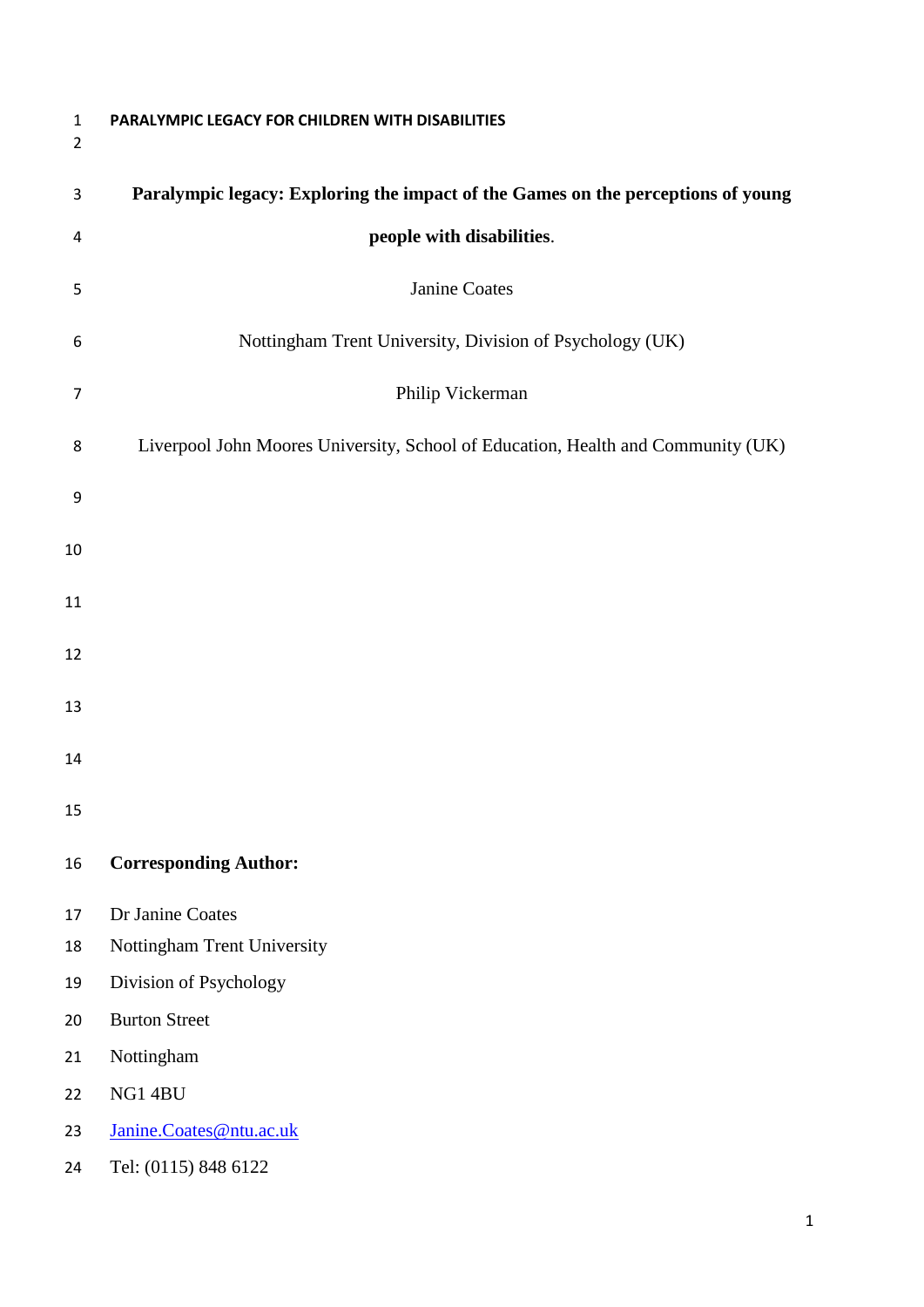# **Abstract**

 The London 2012 Olympic and Paralympic Games aimed to deliver a legacy to citizens of the United Kingdom, which included inspiring a generation of young people to participate in sport. This study aimed to understand the legacy of the Paralympic Games for children with disabilities. Eight adolescents (11-16 years of age) with physical disabilities were interviewed about their perceptions of the Paralympic Games. Thematic analysis found three key themes which further our understanding about the Paralympic legacy. These were: Paralympians as role models; changing perceptions of disability and the motivating nature of the Paralympics. Findings demonstrate the Games were inspirational for children with disabilities, improving their self-perceptions. This is discussed in relation to previous literature and core recommendations are made.

**Key words:** Olympic Games, London 2012, role models, legacy, mega-events.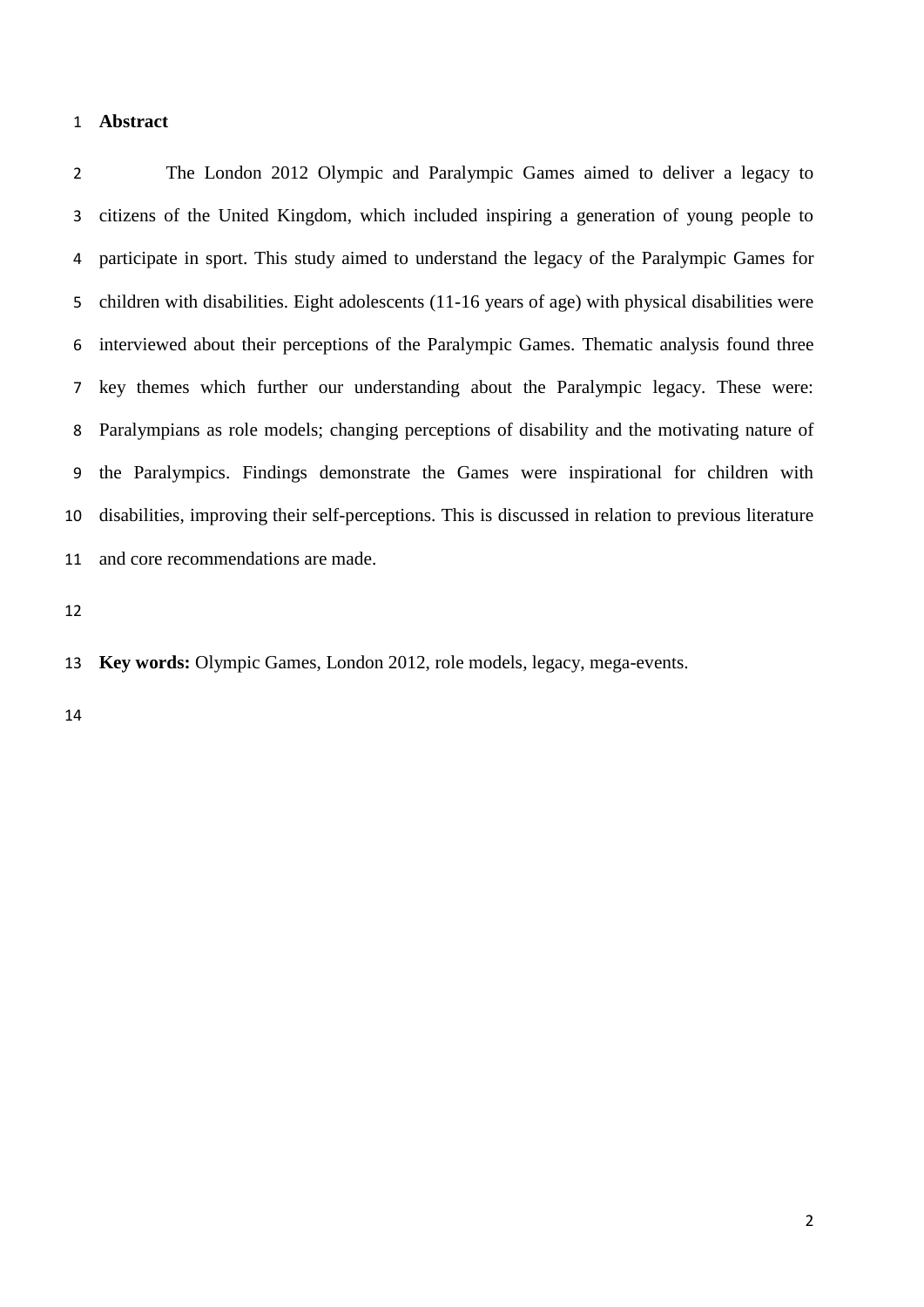## **Introduction**

 In summer 2012 London, United Kingdom (UK) hosted the Olympic and Paralympic Games. The British Olympic and Paralympic Associations won the bid to host the events based on the 2012 legacy Action Plan by the Department for Culture, Media & Sport (DCMS) (2008), which set out five legacy promises. These included aims to develop the nations sporting prowess and inspire a generation of young people. Promises to 'inspire a generation' intended to give "hundreds of thousands of young people across the UK opportunities to learn new skills, try different activities and enjoy being part of their communities as a result of the London 2012 Games" (DCMS, 2008:42). According to the bid, young people are at the heart of the legacy with plans to aid their development by creating cultural and sporting initiatives and providing young people with more opportunity to become involved in their communities. It is this promise to young people which stimulated interest in this research - to consider what the sporting legacy of the 2012 Paralympic Games is and its impact on young people with disabilities. This study explores the perceptions of young people with disabilities about the Paralympic Games and what, if any, impact The Games had on their attitude toward sport and disability. For the purpose of this paper, children and young people will be used interchangeably to refer to children up to the age of 16, unless otherwise stated.

 Research exploring children with disabilities' perceptions of the Games is scarce. Much Olympic research tends to focus on doping (Fitch, 2012), elite athlete health (Kippelen, Fitch, Anderson, Bougault, Boulet, Rundell, et al, 2012), performance (Hollings, Hopkins, & Hume, 2012), economic factors (Shibli, Gratton, & Bingham, 2012), and cultural development (Graham, Gilbert, Minton, Perryman, Poynter & Westall, 2013), yet few consider the impact of these events on children and young people. In fact, a literature search revealed just a handful of recent papers which have specifically considered children and young people in relation to the Olympic / Paralympic Games and 'Olympism' (Armour &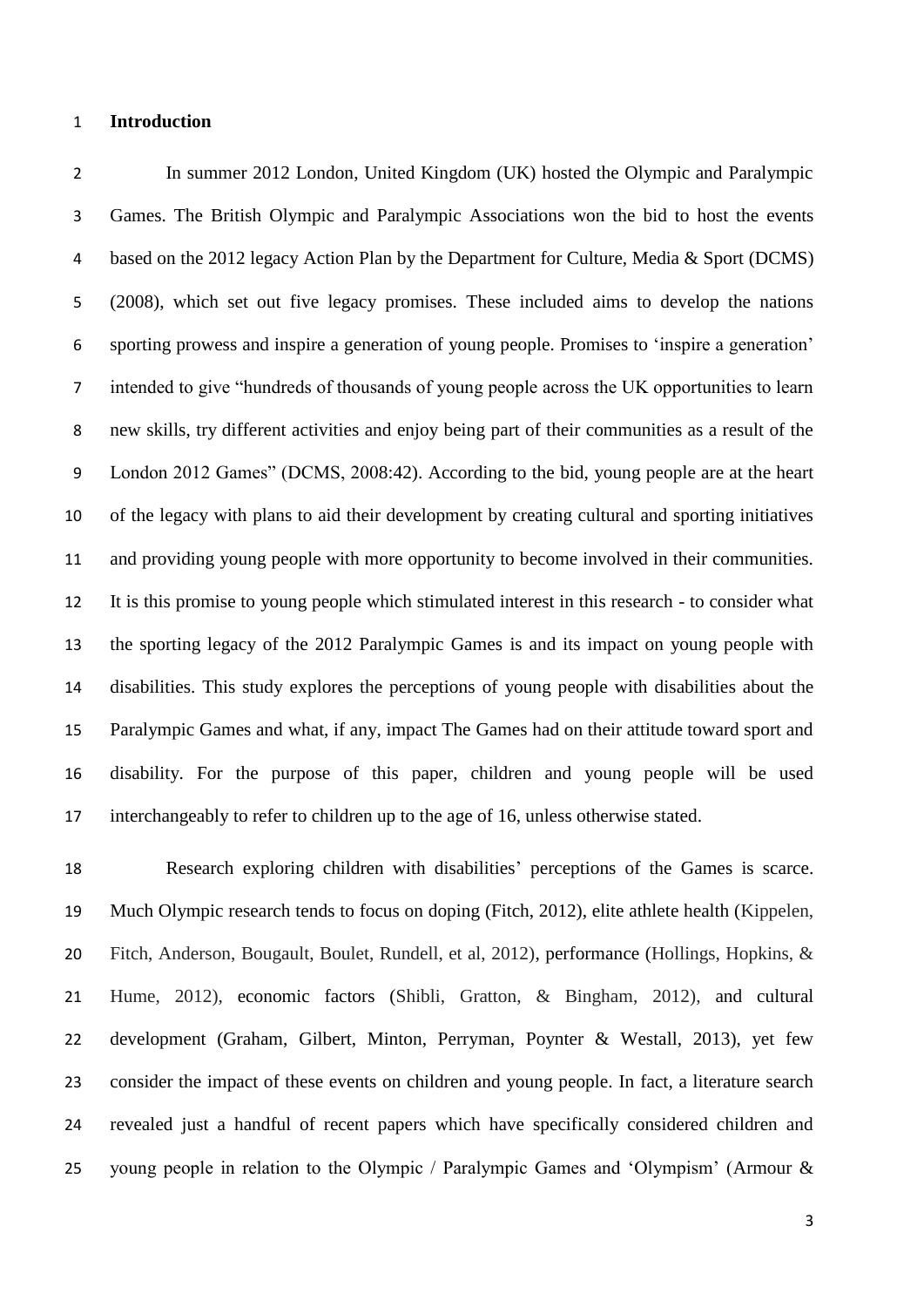Dagkas, 2012; Chatziefstathiou, 2012; Ferrara, Burns & Mills 2015; Fitzgerald, 2012; Lenskyj, 2012; Broderick, 2013) much of which focuses on the philosophical and pedagogical values of educating children on Olympic values. However, little to no research has considered the impact of the Olympic and Paralympic Games on the perceptions of children. Indeed, Weed, Coren, Fiore, Wellard, Mansfield, Chatziefstathiou et al. (2012) indicate there is no published evidence to suggest the Olympic and Paralympic Games increase public sport participation, although admit that this is not suggestive of the Games having no impact on participation, but rather arguing it highlights the dearth of research in this area. To date, no published empirical studies exploring children with disabilities views on these 'mega-events' (Armour & Dagkas, 2012) have surfaced, and Dickson, Benson and Blackman (2011) indicate a general lack of research regarding Paralympic legacy. This kind of research might shed light on the legacy and develop an understanding whether these events motivate this marginalised group of young people to take part in sport. Indeed, Misener, Darcy, Legg and Gilbert (2013) show that, with the exception of one study (Greig, August & Race, 2006) there are no empirical studies which demonstrate increased participation in sport.

 Despite the lack of published evidence, the English Federation for Disability Sport (EFDS) (2012) did produce a report of survey findings relating to the impact of the Olympic and Paralympic Games on people with and without disabilities. Completed by 521 individuals in England, UK - 17% of whom had disabilities - the report gives some preliminary findings 20 about the change in attitude toward disability sport created by the 2012 Paralympic Games. Overall, it was found that perception change was positive – individuals who watched the Paralympic Games reported greater demand for media coverage of disability sport, and 80% of participants with disabilities stated they would consider taking part in more sport after watching the Games. Despite this, 90% of sports clubs who participated indicated no change in the number of people with disabilities joining their clubs, with similar findings from the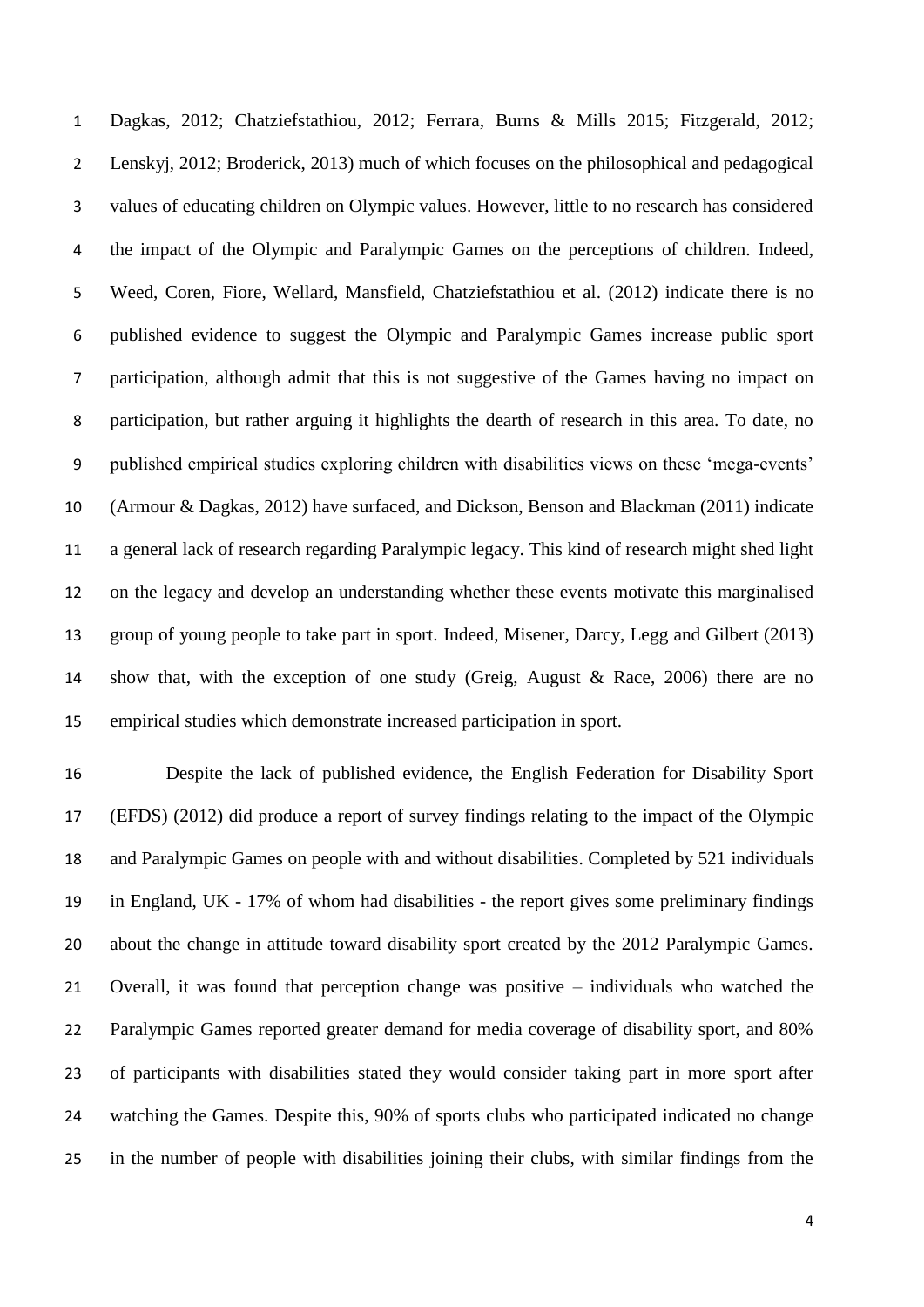Sport and Recreation Alliance (2012). Therefore, it is possible that this change in perception does not necessarily result in increased sports participation amongst individuals with disabilities. Alternatively, as this report was produced only two months following the Paralympics Games, it could be that any increase in sport engagement will be seen more gradually over a longer period of time. Indeed, according to the Centre for Sport, Physical Education and Activity Research (2012), no previous Games have raised participation levels in sport. They note this is for two reasons, firstly, no previous games have set out specifically to raise participation levels and, secondly, there has been no systematic literature to measure increase in participation rates.

 Nevertheless, the report does highlight some salient points which have been raised by previous literature pertaining to children with disabilities. Firstly, it indicates media coverage of disability sport can have an impact on perceptions of disability. The 2012 Paralympic Games was the first to see mass media coverage, particularly in the UK. In previous Games, there was little to no media coverage of athletes with disabilities, particularly on television; and generally individuals with disabilities in the media are often portrayed negatively (Brittain, 2004a). This is supported by Hardin, Hardin, Lynn and Walsdorf (2001) who indicate media representations of disability contribute to the development of negative stereotypes, yet some forms of media can produce positive impacts. In particular, they note that coverage of disability sports could lead to positive attitudes about disability. This is supported by Brittain's (2004a) research, in which he interviewed a number of Paralympic athletes. One participant, Ian, sees media coverage of disability sport as important in attitude change about disability, stating "Unless they can actually see more disabled people being successful in various roles, then it's hard to get it across that disabled people are just as able and equal to able-bodied people" (p 446). Additionally, Misener, Darcy, Legg and Gilbert (2013) indicate previous studies have demonstrated a negative impact on perceptions towards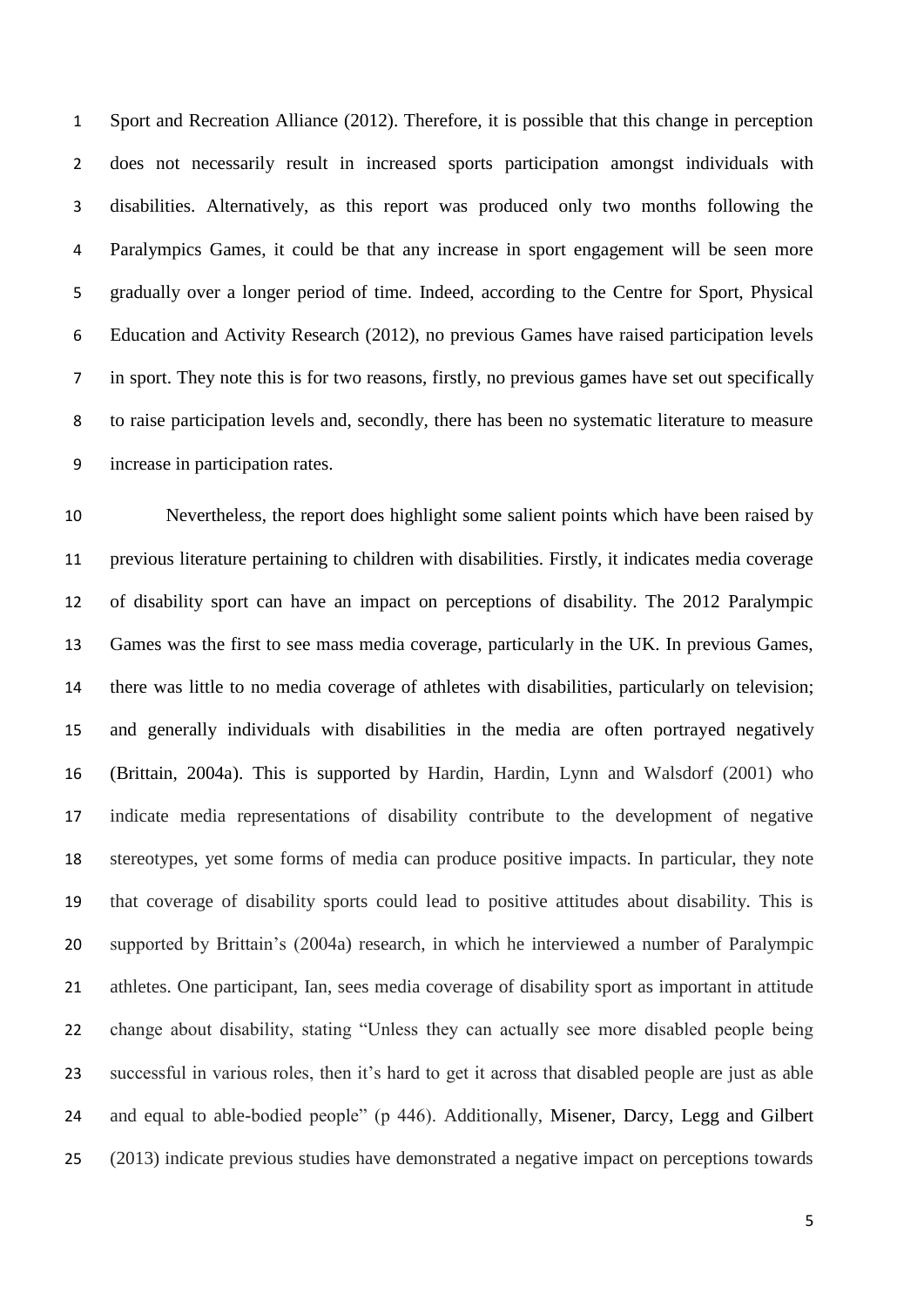disability as a result of the Paralympic Games, through the reinforcement of the 'supercrip' stereotype. Despite this, Gold and Gold (2007) argue the Paralympic Games have been instrumental in changing attitudes towards disability and have "accelerated the agenda for inclusion" (pp. 133). This highlights the role the Paralympic Games might have in changing attitudes about disability – whether that is positive or negative attitude change. However, Fitzgerald (2012) argues caution should be taken in focusing on disability events to promote engagement. She continues suggesting we should look beyond traditional disability sport events to encourage children with disabilities to participate.

 Research by Panagiotou, Evaggelinou, Doulkeridou, Mouratidou and Koidou (2011) further supports this. They showed a simulation-based Paralympic Sport Day programme prompted positive attitude change towards disability in children without disabilities aged 11 to 12 years. This provides some backing to the findings from the EFDS (2012) about potential positive perception change as a result of Paralympic Games, particularly given the increased coverage of the event in the UK, and the Olympic / Paralympic school sports days held in the run up to the Games. It is worth noting, however, that by using an active simulation-based sports day model it may have prompted more positive change through engagement in activities. Passive engagement through media coverage alone may have less impact. We should also recognise that increased awareness of disability could lead to reinforced notions of personal tragedy rather than empowerment (Kama, 2004; Misener, Darcy, Legg & Gilbert, 2013).

 Nevertheless, increased media coverage of disability sport could also create role models for children with disabilities. Role models have been written about extensively within psychological literature (e.g. see the work of Penelope Lockwood & colleagues). Much of this work is built on social learning theory (Bandura, 1986), which posits the more relevant and similar a role model is to the observer, the more likely they are to effect behaviour / attitude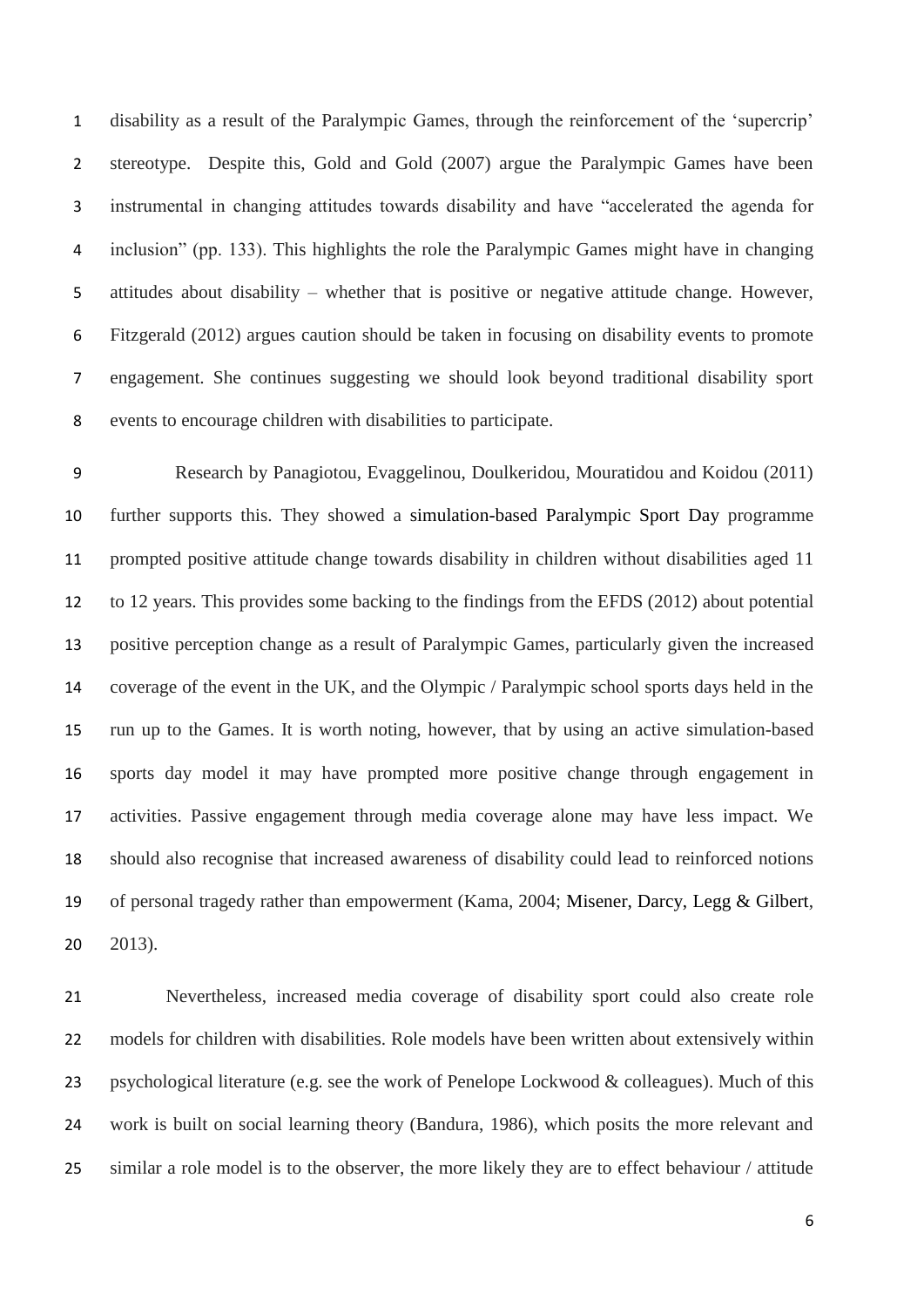1 change in the observer (Lockwood & Kunda, 1997). Literature suggests that sports stars are less likely to be considered role models than family members, friends and other entertainers (Anderson & Cavallaro, 2002). However, research by Vescio, Wilde and Crosswhite (2005) shows that when a sports star is selected as a role model, this is influenced by their similarity to the individual. In this study exploring female adolescents sporting role models, the role models were either also female, shared the same heritage, or had similar sporting backgrounds to the participants. While this research is specific to female adolescents who do not have disabilities it might give some insight into the potential of Paralympic athletes to act as role models for children and young people with disabilities, given the otherwise negative portrayal of individuals with disabilities in the media (Brittain, 2004a).

 Related to this, the Paralympic Games might have some impact on children and young people with disabilities motivation to participate in sport. Indeed, Nind, Flewitt and Pavler (2010) suggest having positive role models for people with disabilities can have a positive impact. Furthermore, self-determination theory (Deci & Ryan, 2002) has been used in sport psychology to understand individual motivation to participate in sport. It argues on the one hand, that sports participation is motivated by self-efficacy beliefs (Feltz, 1992). Self- efficacy, or the belief in ones abilities and capacity to enact a specific behaviour (Bandura, 1986) can be developed through social cues, including the media. For example, Di Lorenzo, Stucky-Ropp, Vander Wal and Gotham (1998) found interest in media sport was an important predictor of physical activity, particularly for boys. Similarly, Cavill and Bauman (2004), reviewed literature investigating the role of mass media in promoting physical activity and suggested mass media campaigns might have a place in improving self-efficacy. Although, they argue while the media might increase awareness of physical activity benefits, there is little evidence to suggest it brings about a change in behaviour. Taking this into account, it is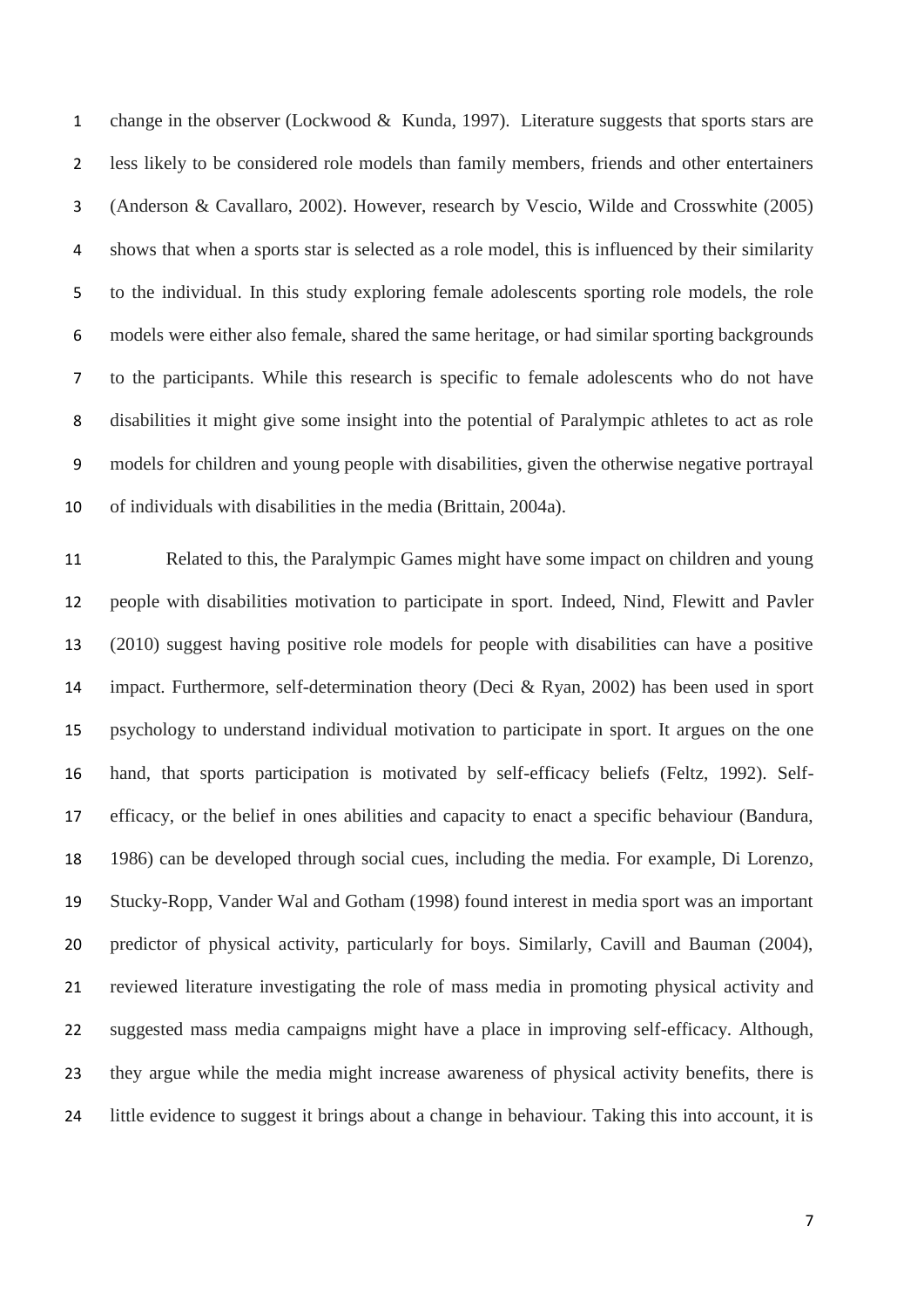possible viewing the Paralympic Games might have some effect on children with disabilities perceptions of their own abilities but might not lead to children engaging in sport.

 Indeed, Deci and Ryan (2002) argue self-efficacy (otherwise referred to as 'competence') alone is not enough to motivate sports participation. They state individuals require autonomy, competence (self-efficacy) and relatedness in sport to be motivated to participate. Autonomy refers to the individual's opportunity to freely choose the activity they participate in, and relatedness refers to a person's feeling of shared experience and belongingness. Given this, it is unlikely improved self-efficacy from viewing Paralympic sports or having Paralympians as role models will result in increased engagement in sport activity. Only when coupled with improved opportunity to engage in sport, might we see increased sport engagement among children with disabilities in the wake of the Paralympic Games. Indeed, research has shown children with disabilities participate in a narrower range of sport and physical activity compared with their non-disabled peers and report feeling excluded and different from others in relation to participation in school physical education (PE) (Blinde & McCallister, 1998; Sport England, 2001; Goodwin & Watkinsion, 2000; Fitzgerald, 2005). It is evident from this literature there are limited opportunities for children with disabilities to engage in sport. Although the legacy of the Games intended to improve participation in sport,, Sport England (2015) have shown year on year decreases in the number of people with disabilities participating in sport since the Games. This might indicate that more work needs to be done to improve participation in sport for individuals with disabilities.

 Limited opportunity, or poor awareness about opportunities to engage in sport will restrict the motivation of children and young people with disabilities to participate in sport (Deci and Ryan, 2002). However, it is difficult to draw conclusions about the Paralympic legacy for young people without consulting with children with disabilities to understand their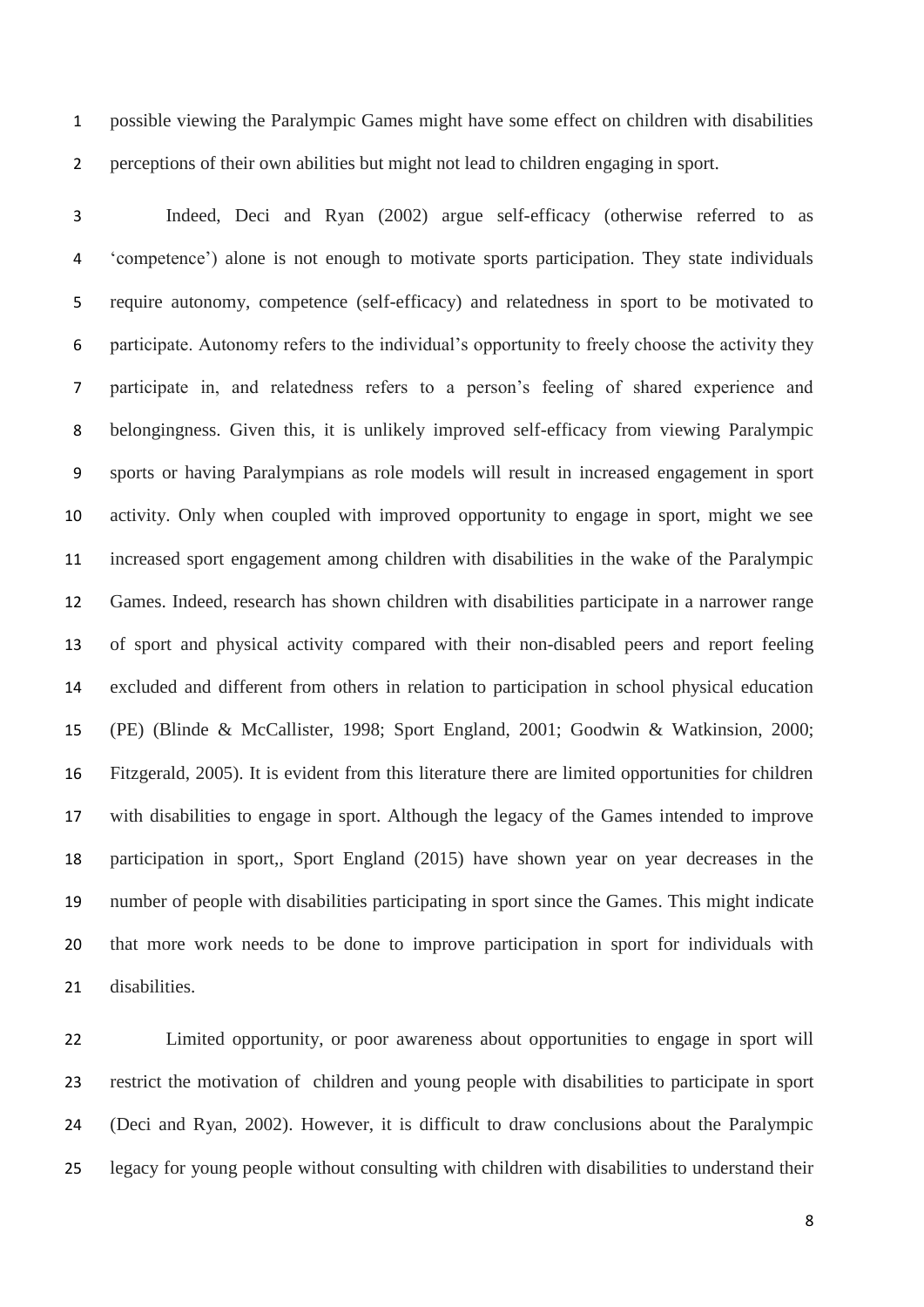views about the Games. Therefore, this study aims to explore children with disabilities perceptions of the Paralympic Games and disability sport in order to understand what impact, if any, this event had on their attitudes towards participation in sport.

**Method**

### **Research design**

 A qualitative exploratory research design, using semi-structured one-to-one interviews (Robson, 2006) was employed for this research. Previous literature relating to children with disabilities and sport (e.g. Goodwin & Watkinson, 2000; Fitzgerald, 2005; Coates, 2011, Jobling, 2012) suggested qualitative designs work well for research aiming to understand the perceptions of this population. Indeed, a review paper by Coates and Vickerman (2013) recommends flexible qualitative designs for use with children with disabilities, indicating that while quantitative designs might yield more generalizable data, they do not serve to understand children's perceptions and attitudes towards sport and physical activity. They further suggest qualitative designs are often more appropriate as they offer flexibility in data collection and analysis to respond to the specific communication needs of people with disabilities.

 A 7 item interview schedule (See Table 1) was developed to explore the perceptions children with disabilities have regarding the Paralympic Games, sport for people with disabilities more generally, and personal perceptions of sport and physical activity. Questions asked were broad and open, allowing the child to explore their perceptions and the researcher to direct conversation based on what each child said in order to generate rich data. Moreover, Cresswell (2007) suggest this type of 'thick data' gathering offers more opportunity for trustworthiness and transferability of the data. Additionally, children were given the opportunity to watch a short video of some Paralympic sports, including sitting volleyball,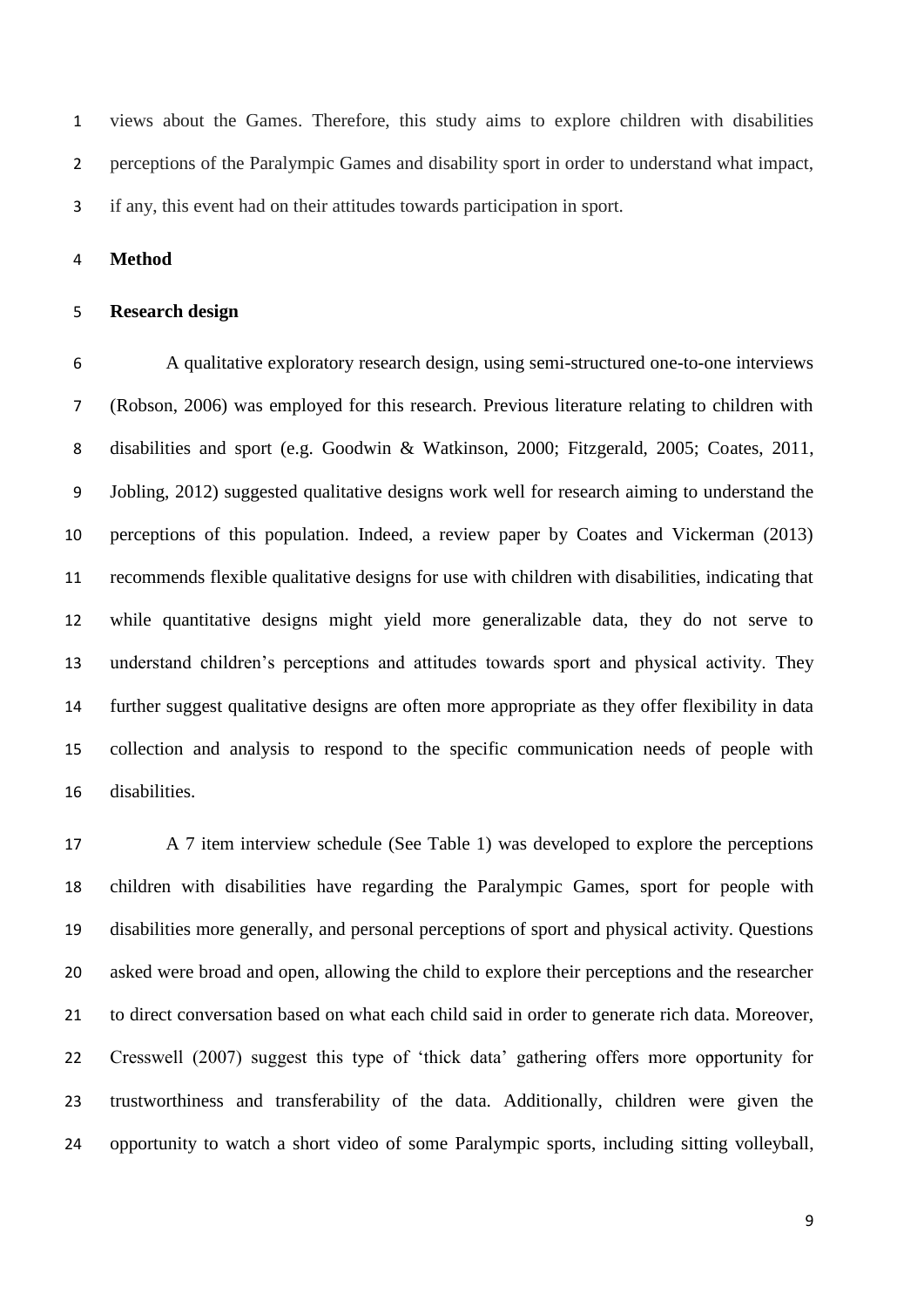wheelchair basketball, swimming and athletics, as a prompt, as interviews took place between the October and February following the 2012 Games. This also provided participants with examples to reflect upon. Interviews took place at the child's school in a quiet room away from peers and teachers to reduce any influence these people might have on the child's responses (Scott, 2000). Interviews were conducted by the first author and were audio recorded.

[INSERT TABLE 1]

#### **Participants**

 Eight children in two schools in the East Midlands, UK (due to ease of access for the researchers) took part in this study. Schools were one mainstream secondary school which included a unit for children with physical disabilities and one special school (separate disability and non-integrated school) catering for children with a range of disabilities. Children between the ages of 11 and 16 with physical and / or sensory disabilities were invited to participate in the study. The rationale for selecting this age range was due to a greater likelihood of children having watched the Paralympics and being able to comment upon them. Physical disability, for the purpose of recruitment, included children who had difficulty with fine and /or gross motor functioning (but not requiring mobility assistance) as well as them requiring mobility assistance (wheelchairs) in their day-to-day functioning. Sensory disability included those with visual and / or auditory dysfunction which impacts on their day-to-day functioning. Ten children per school were invited to participate. While there were more children with disabilities who could have been invited to participate, the liaison in each school felt more comfortable inviting a small number of selected children, and felt this would cause the least disruption. Decisions about who to invite were made by the school head teacher in the special school, who selected those children meeting selection criteria who were more able to communicate verbally. In the mainstream school, potential participants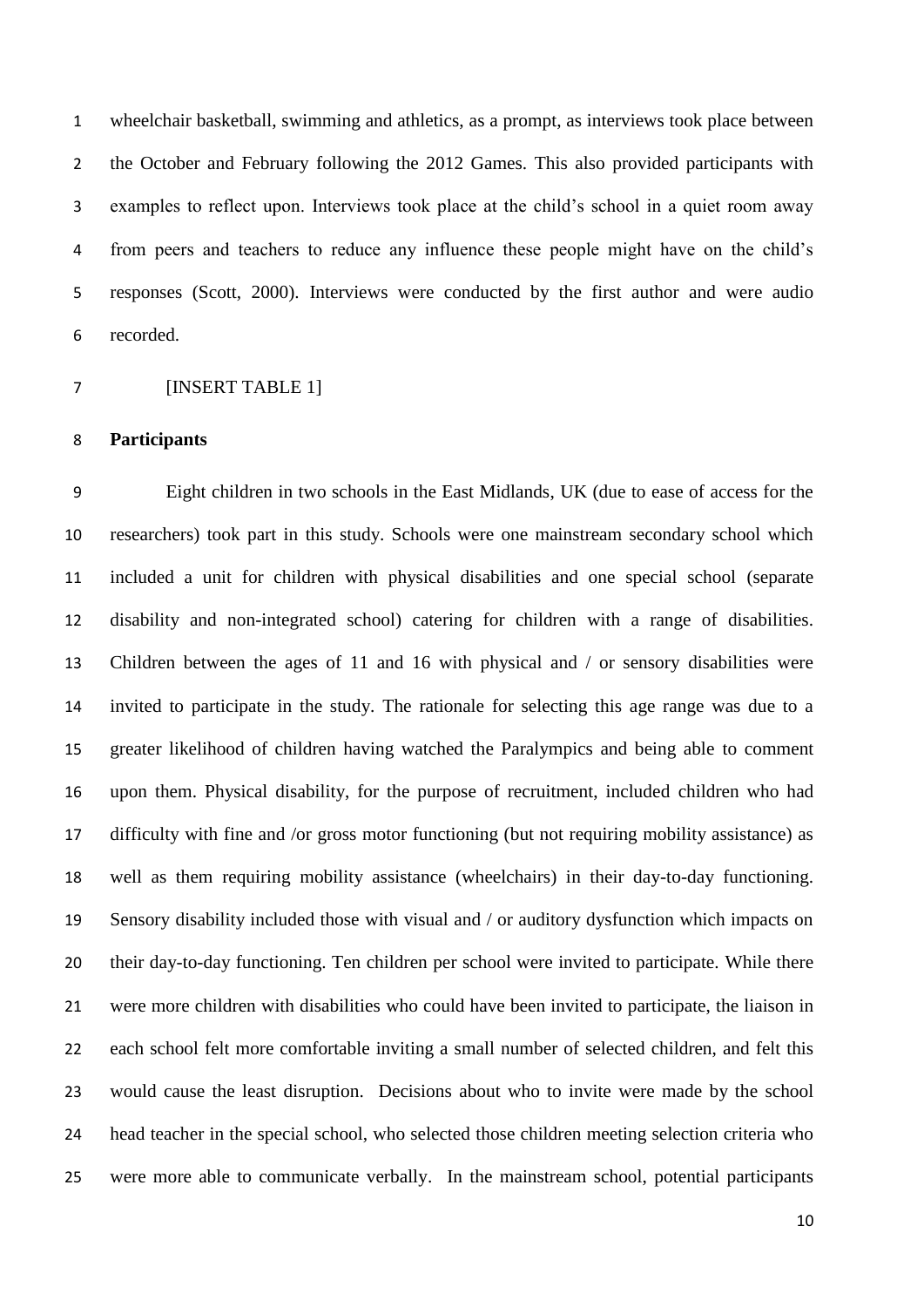were selected by the school's adapted PE liaison, and included children meeting the age and disability criteria, whom the liaison felt would be more willing to participate. Whilst the sampling was not ideal, both the head teacher and mainstream school liaison were encouraged to invite a broad range of children to reduce bias, however it is acknowledged sampling in this way is likely to introduce some selection bias. Nevertheless, letters and consent forms were sent out to parents to inform them of the research and both parents and the child themselves provided written consent to participate. Participation in the research was voluntary.

 A total of eight children took part in the research including three from the special school and five from the mainstream school (40% response rate). Five participants were male and three were female. The mean age of the children was 14.6 years (sd = 1.65). All participants were classified as having physical disability and no children with sensory impairment took part in the study. All children attending the special school, and David in the mainstream school had associated intellectual disability. All participants except for Cassie used wheelchairs. Table 2 provides more details relating to the individual participants (please note, pseudonyms are used for anonymity).

[INSERT TABLE 2]

 Full ethical approval was received from Nottingham Trent University School of Social Sciences ethics board and research was conducted in line with both British Psychological Society ethical guidelines and British Educational Research Association (BERA) research ethics guidelines. All participants and their parents gave informed consent to take part and participants were made aware of their right to withdraw at any point during the study.

### **Data analysis**

 Thematic analysis was employed using the Braun-Clarke approach (Braun & Clarke, 2006). This method for thematic analysis incorporates 5 stages and is set out below: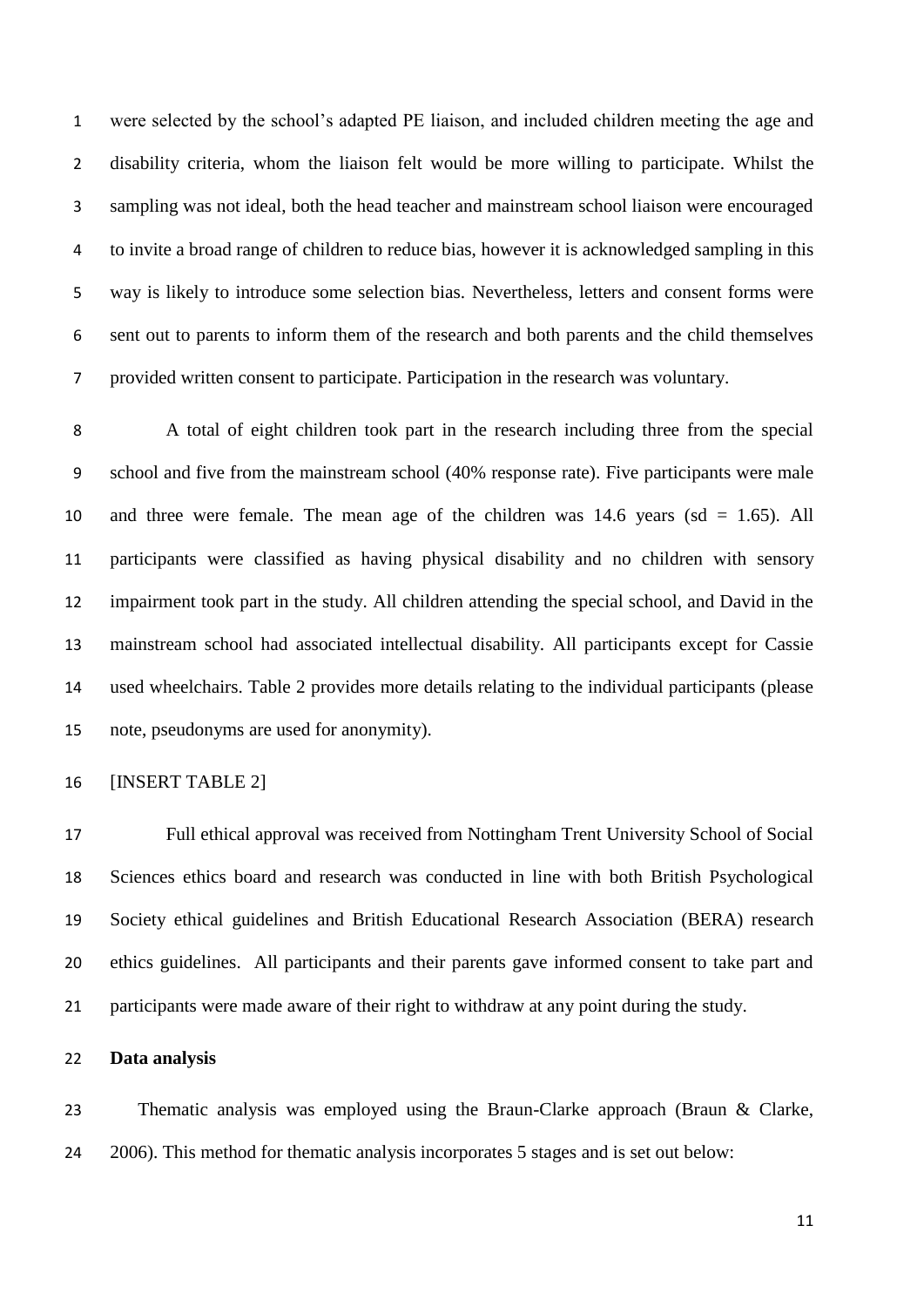- *1. Familiarisation with the data.* Interviews were transcribed verbatim, read and re-read. Initial descriptions of the data were noted.
- *2. Generating initial codes.* Interesting features in the data were highlighted and coded systematically across transcripts, drawing out key ideas put forward by participants. For example, where children discussed positive affect towards the Games, codes were generated to indicate the reasons for this, and / or the effect of this on the child and their perceptions of themselves, others or sport more generally. Examples of codes generated during this stage included "positive affect – increased motivation to take part in sport" and "change in self-perception – perceived as equal".
- 3. *Searching for themes.* Codes were collated and organised into relevant themes. At this point, several possible themes were identified, and those with significant overlap with other themes were grouped.
- *4. Reviewing the themes.* Themes were reviewed according to their 'fit' with the coded data and the data set as a whole. In addition, at this stage, credibility of the coding and themes was checked (Lyons & Coyle, 2007). Two independent reviewers (post- graduate child psychology students) reviewed the coded data which was checked against the analysis undertaken by the lead author for consistency. This method of inter-coding analysis has the advantage of reducing error and bias in coding (Cresswell, 2007). Initial themes were then sent to the second author for review.
- *5. Defining and naming themes.* Themes were refined and defined to encapsulate the messages from the coding in an organised and coherent fashion. Four themes were 22 identified, including the three reported in this paper and one additional theme – "PE facilitating engagement in physical activity". During the review process, it was determined that the fourth theme did not fit with the aims of this paper, and as a result has not been reported.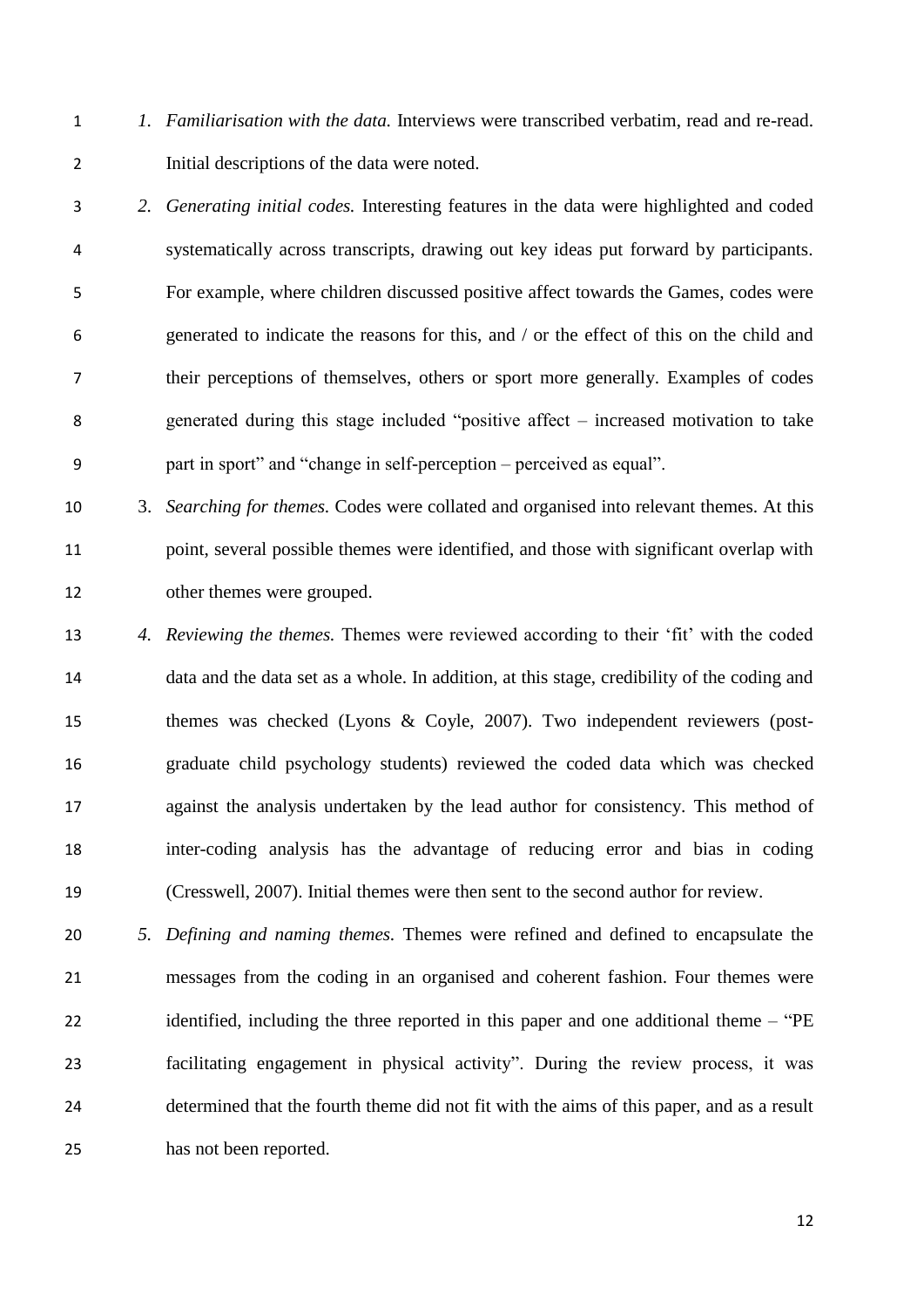### **Results**

The thematic analysis revealed three themes relvant to the aims of the study:

- Paralympians as role models
- Changing perceptions of disability
- The motivating nature of the Paralympics

A description of each theme follows.

### **Paralympians as role models:**

 From the interviews it was evident the Paralympic Games were perceived positively by all participants, with many describing them as "good", "exciting" and "cool". Participants experienced the Paralympics through a range of mediums including television, radio and newspapers, and a small number in the special school had been to London to watch some of the athletic events live. Further probing of the reasons behind these descriptions elucidated that children had understood the purpose of the Paralympic Games and what this meant to them. Children explained the Paralympic Games were equivalent to the Olympic Games, but were specifically targeted at athletes with disabilities:

 *Georgina: "It's an Olympic version for disabled people… just so they're involved just like other people are with the Olympics."*

 *Simon: "They are like, people in wheelchairs or disabilities or like in the Olympics but it's called the Paralympic because they can't do the stuff what the Olympic people do."*

*Chris: "Olympians that do Paralympics… because they're in wheelchairs."*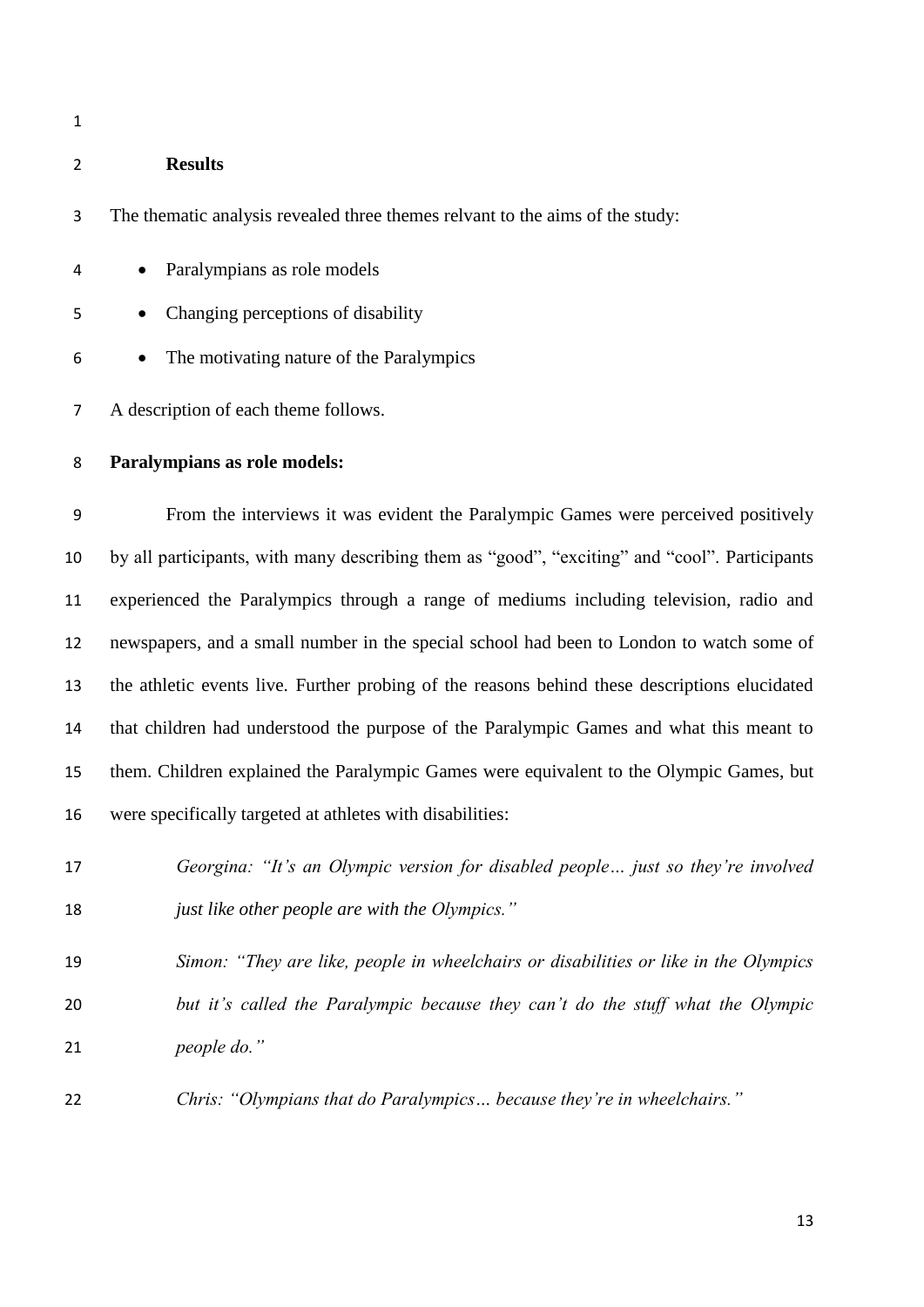These participants indicate there is a significant difference between the Paralympians and Olympians, and Simon suggests this might be due to the athletes' abilities. While Simon suggests Paralympians cannot do the same sports as Olympic athletes, later in his interview he discusses preferring the Paralympic Games as it was less boring and contained more action. Other participants agreed they preferred watching the Paralympic Games and with the exception of Simon, did not suggest the Paralympic athletes were less able than Olympians. In fact, the differences between Paralympic and Olympic athletes seemed to be a source of inspiration, as Zara, Simon and Georgina go on to explain when asked to clarify this difference:

 *Zara: "It's quite interesting watching it [Paralympics] and it's quite amazing how people do. (Interviewer: You said that you find it quite amazing what people can do. What do you mean by that?) Like how, it's like you see disabled people and then you see normal people but it shows that you can achieve a lot even if they are disabled."*

 *Simon: "Um, running. They have like metal legs and they can run just as fast so it's kind of better than the Olympics… they have disabilities and they think "I don't care about this, I am gonna do it". And they do it. But it's amazing!"*

*Georgina: "They're very inspirational, just how they don't let anything stop them."*

 Feeling inspired by the Paralympic athletes was evident in all transcripts and participants made clear it was the strong mental and physical characteristics of the athletes themselves which led them to feel this way. Children highlighted that the athletes had physical strength and prowess to be successful in their chosen sports, had motivation and will to train hard to achieve Paralympic success, and also had the mental strength to overcome 23 adversity in order to succeed. Early in the interviews, many of the children focused on the skill and talent demonstrated by the Paralympic athletes.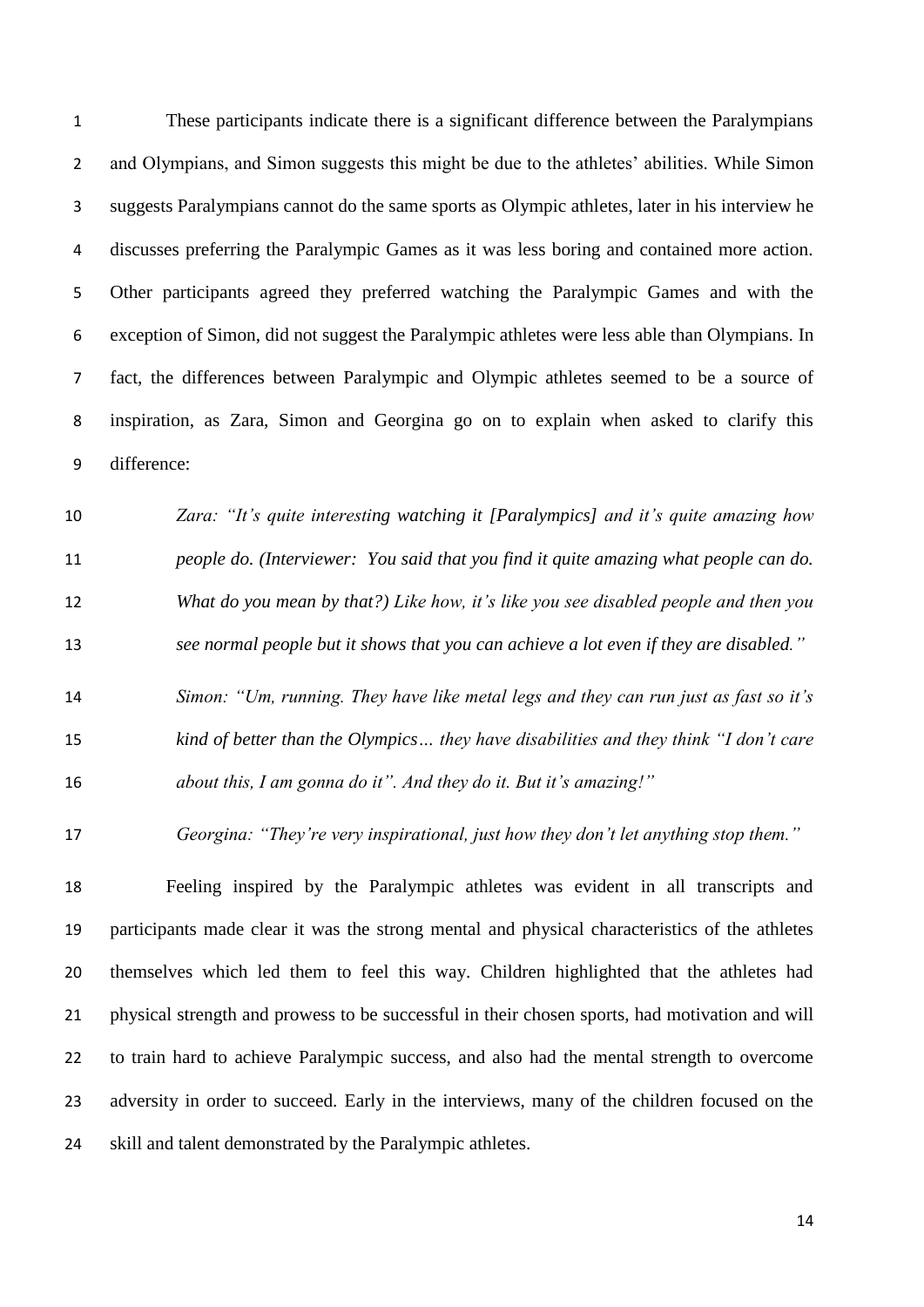- *Zara: "They're strong players… because they like, believe in themselves and have strength to go out there and show their skills."*
- *Warren: "He's [Richard Whitehead – Para-athlete and 2012 Paralympic gold medallist] very good at what he does."*
- *Chris: "They're [Paralympians] good because they have to train long and hard and they have to do lots of fitness to take part because the Paralympics is a lot harder than what the Olympics is." [Interviewer: "Why do you think it's harder?"] "Well, no, they're both the same, but with the Paralympics, with people that are blind, it's a lot harder [because of] not being able to see."*

 Particularly evident from this was the role model-effect Paralympians appeared to have on the participants, characterised by their ability to challenge adversity in order to succeed. This was specifically in terms of the athlete's disabilities, and was a feature of the athlete's character which prompted some participants to recognise their own disability should not hold them back, suggesting participants might have an improved self-efficacy. The participants felt relatedness (Deci and Ryan, 2002) to the Paralympic athletes, in terms of sharing in the challenges of disability, and viewed their success as an achievement not only for the athletes, but for people with disabilities more generally. This did not seem to be relevant only to sporting success, but was considered more broadly. Zara in particular considered this and how the Paralympic Games made her appreciate her own potential more generally:

 *Zara: "Zara: "They're [Paralympic and Olympic athletes] both good, but I'd say the Paralympics are more good as they're disabled and they're different…they're all the same and they can all achieve."*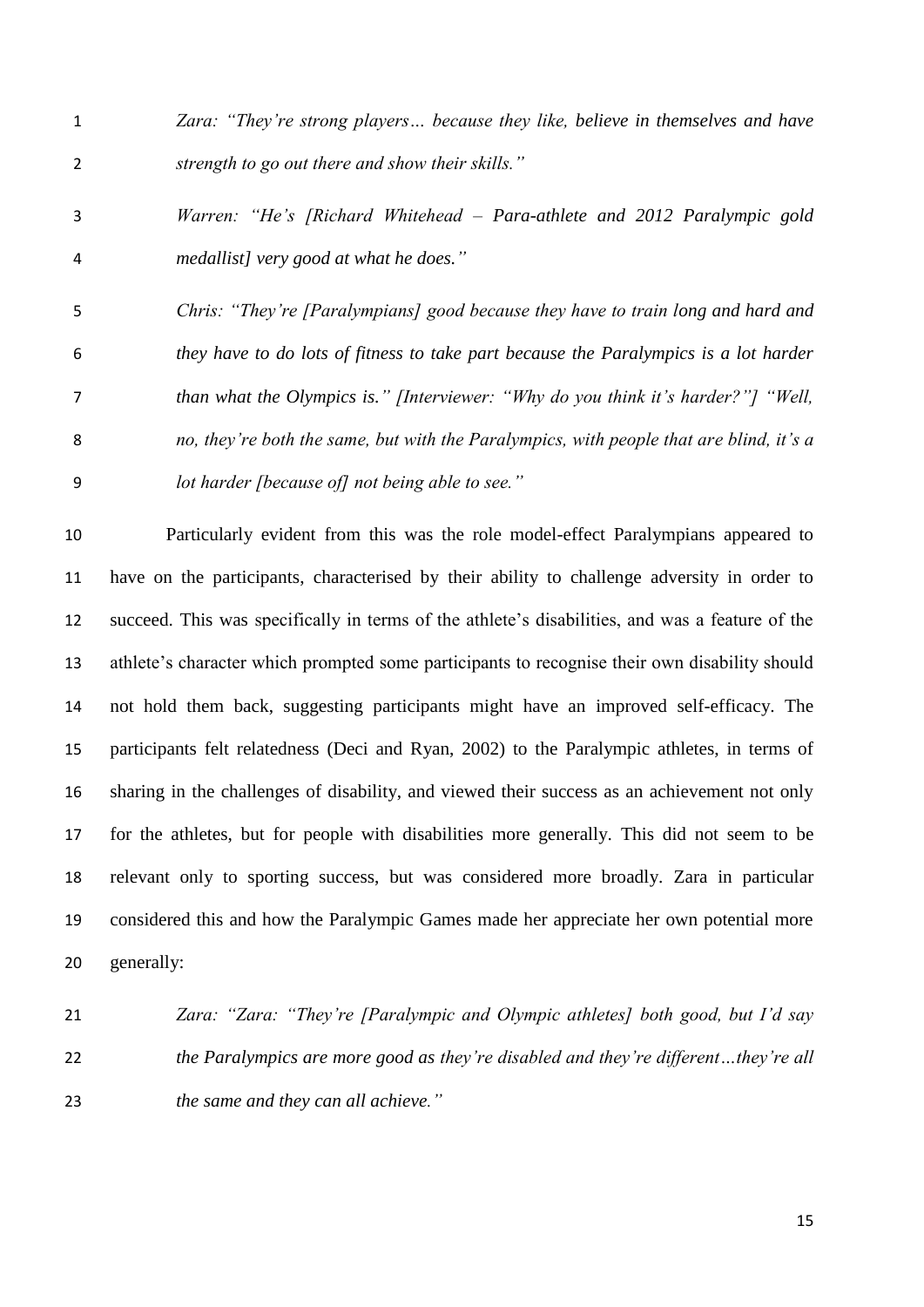Reflecting on disability and the success of Paralympic athletes also led participants to consider the effect the Paralympic Games had on the way they viewed themselves as individuals with disabilities. Many participants were able to recognise the similarities they shared with Paralympians in terms of disability, often reflecting on how they also used wheelchairs and using phrases such as "like me", for example:

# *David: "Paralympic games [athletes are] in a wheel chair, like me"*

 In particular, watching the Paralympic Games seemed to lead participants to consider their own self-efficacy and self-determination (Deci and Ryan 2002). In response to a question *"How do you feel after watching the Paralympics"*, some reported feeling more confident in themselves since watching the Paralympics. Zara and Chris sum this up:

 *Zara: "Because you look at them [Paralympic athletes] and you look at yourself and then you see the similarities, like and that you have legs but they don't, and it makes you think there's a difference between them but if they can do it, you can do it and it makes you want to do it as well… It's [helped me] in a good way. It's been helping me, like it's even in school that's changed me, but I'm able to work by myself, I'm able to go out there and do stuff. It's made me feel stronger, more confident."*

 *Chris: " I like the people that are in it [the Paralympics], the athletes because I like to see what athletes are racing, what they're doing. [Interviewer: Why's that?] Because I like to watch what the athletes are doing because it gives me an idea of what I can do, what I'd want to do."*

### **Changing perceptions of disability**

 Participants frequently considered the role the Paralympic Games had in changing public perception about disability. They had a firm belief the Games had a positive effect on people's perceptions, leading them to view individuals with disabilities in a more positive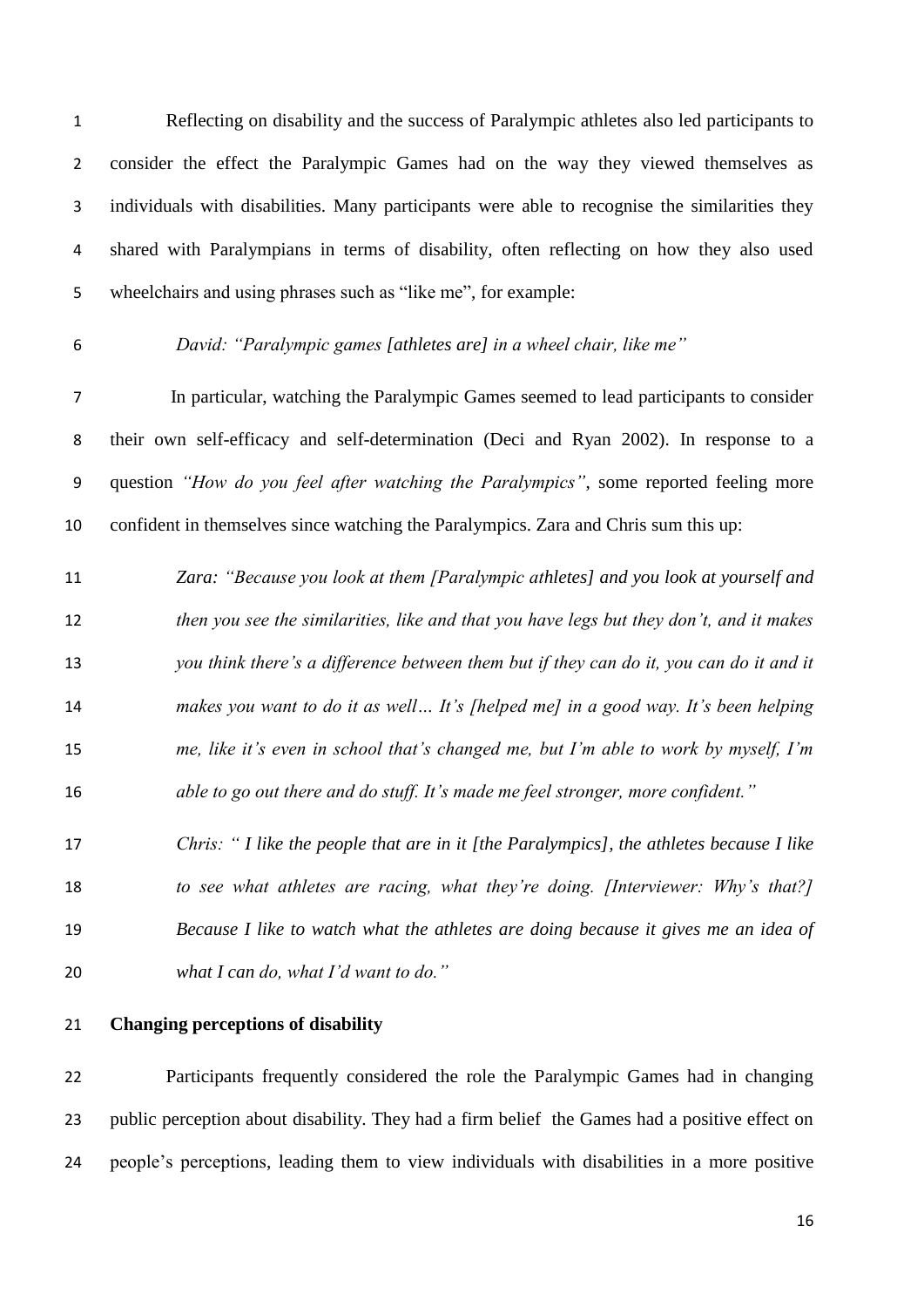light. While exploring opportunities for individuals with disabilities to participate in sport, Zara reflected upon how the Paralympic games might change perceptions of sport:

 *Zara: Now [since the Paralympics] people are, like with the Paralympics, it shows other people who are watching that even though they're disabled they can still achieve and stuff …and so now they understand and treat you properly. It's made people aware that they can do sports.*

 While the children interviewed did not increase their sporting activity in light of the Games they felt that the Paralympics played an important role in changing their personal views of disability. It was evident from the data in response to the question, *"what do you think of the Paralympic athletes and what they have achieved?"* that the participants undoubtedly felt that the Paralympic Games depicted the athletes as exceeding expectation. This is highlighted in the following quotes:

- *Cassie: "I think it's [Paralympics] actually fantastic because say the people who has got the disability problems that take part in things that they can do!"*
- *Zara: "You see disabled people and then you see normal people but it shows that you can achieve a lot even if you are disabled… Like winning. Like when they actually won. It shows that they [disabled athletes] can achieve and stuff."*
- *Simon: "They have disabilities and they think, "I don't care about this, I'm going to do it". And they do it, but it's amazing!"*

 This highlights not only that the Paralympics might play a role in changing perceptions about disability. These quotes show participants were in many ways in awe of the athletes' performance in the Paralympic Games but it also led several children to think reflect on their own abilities.

This is considered in more detail in the next theme.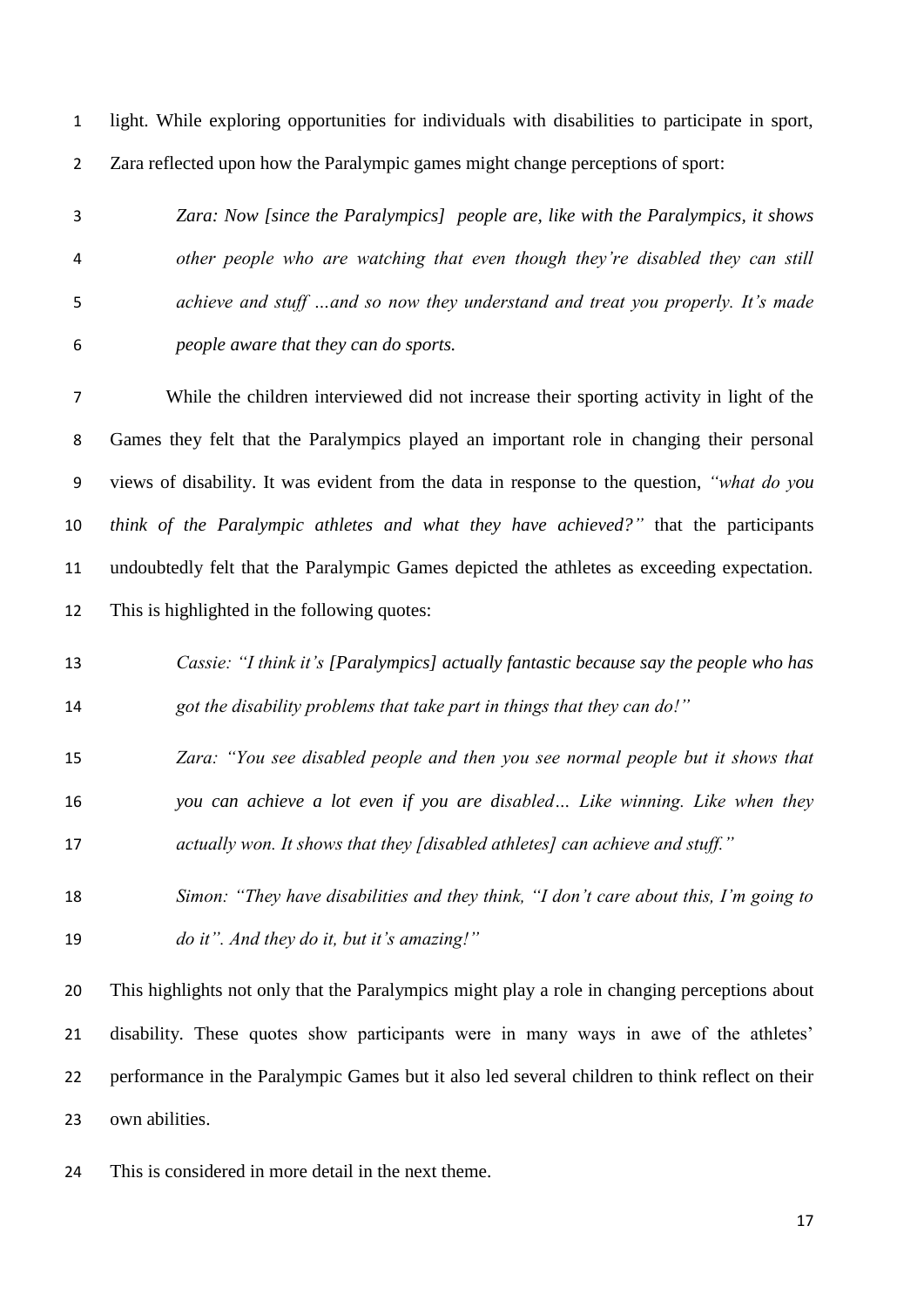# **The motivating nature of the Paralympics**

| $\overline{2}$ | Findings showed participants perceived the Paralympic Games as a tool for motivating            |
|----------------|-------------------------------------------------------------------------------------------------|
| 3              | individuals with disabilities to do more sport. Participants noted that the general feel good   |
| 4              | factor and people discussing the games made them feel more motivated to get involved in the     |
| 5              | future. Although none of the children interviewed had taken up more sport as a result of the    |
| 6              | Games, they felt more confident should they wish to do so. There was a general feeling of       |
| 7              | optimism that the Paralympic Games would open up new opportunities for individuals to do        |
| 8              | sport as well as encourage people with disabilities to consider taking advantage of these       |
| 9              | opportunities, as demonstrated below:                                                           |
| 10             | Chris: "I think they'll [people with disabilities] be able to get sport." [Interviewer:         |
| 11             | Do you think the Paralympics encourages people to take part in sport?] "Yes. I don't            |
| 12             | know why that is, but it does encourage them to take part."                                     |
| 13             | Cassie: "It gets them [people with disabilities] a good chance that they can do it              |
| 14             | [sport] or not do it just like a bigger like opportunity that they can do it if they            |
| 15             | want to."                                                                                       |
| 16             | [Interviewer: Did you do a lot of sport before the Paralympic Games?] Simon: "Um,               |
| 17             | only those two, tennis and badminton, but now I want to join more clubs."                       |
| 18             | However, while it was perceived that the Paralympic Games might increase opportunity for        |
| 19             | sport engagement, Simon's perceptions echoed that from the literature mentioned above. He       |
| 20             | indicated that while there are benefits to inclusive physical activity, there are also barriers |
| 21             | preventing children with disabilities from participation.                                       |
| 22             | Simon: [I find sport fun] with like, other people. With other people who have like no           |
| 23             | disability as well as other people who have disabilities is quite fun I prefer it when          |

*with everyone else"…*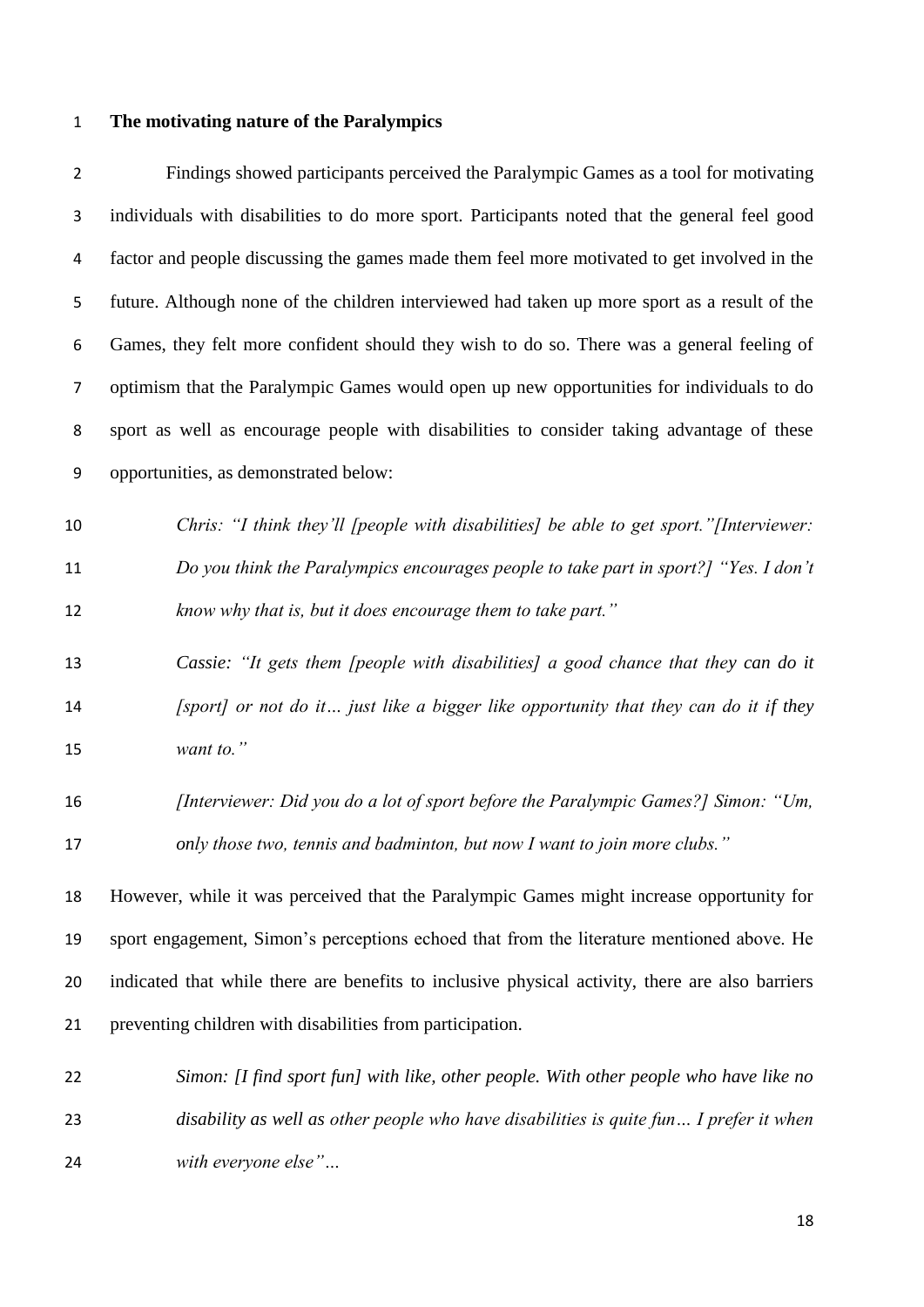*Interviewer: "Do you think there's enough opportunity out there for them [people with disabilities] to go and do sports?"*

 *Simon: "No… there could be more gyms for wheelchair people and like more badminton and that … I don't think it's fair [to have more clubs for people without disabilities]. Just because you can like do stuff what other people can't, so like the wheelchair user or a person who can walk, they should both have the same stuff."*

 Simon points out a key frustration which might be shared by other individuals who have disabilities – the lack of spaces or opportunities for disability sport in the community (Smith & Thomas 2006) and the feeling of being marginalised because of disability. In fact, several children indicated that there was lack of opportunity for them to engage in sport outside of school, or demonstrated little awareness of any opportunities which did exist. Barriers to engagement in physical activity demotivate children from participation in extra- curricular sporting activities. Deci and Ryan (2002) argue that motivation for sport participation incorporates the need for autonomy, which in this case awareness of opportunities for sport participation. If this is lacking, motivation to participate will dip. Nevertheless, children in this study believed the Paralympics would encourage more children with disabilities to do sport, prompting a need for "the council" to finance these spaces, and improve advertising, such as putting posters advertising relevant clubs on the school gate. Additionally, Simon's statement that he would now like to join more sports clubs shows there is an increasing need for disability-specific or disability friendly sports opportunities for children in the community. This might indicate increased motivation to participate in sport, hence the desire for more opportunity.

 When asked the question *"have you taken part in any sports activities outside school?"* only two participants had taken part in formal sporting activity outside of school. Simon had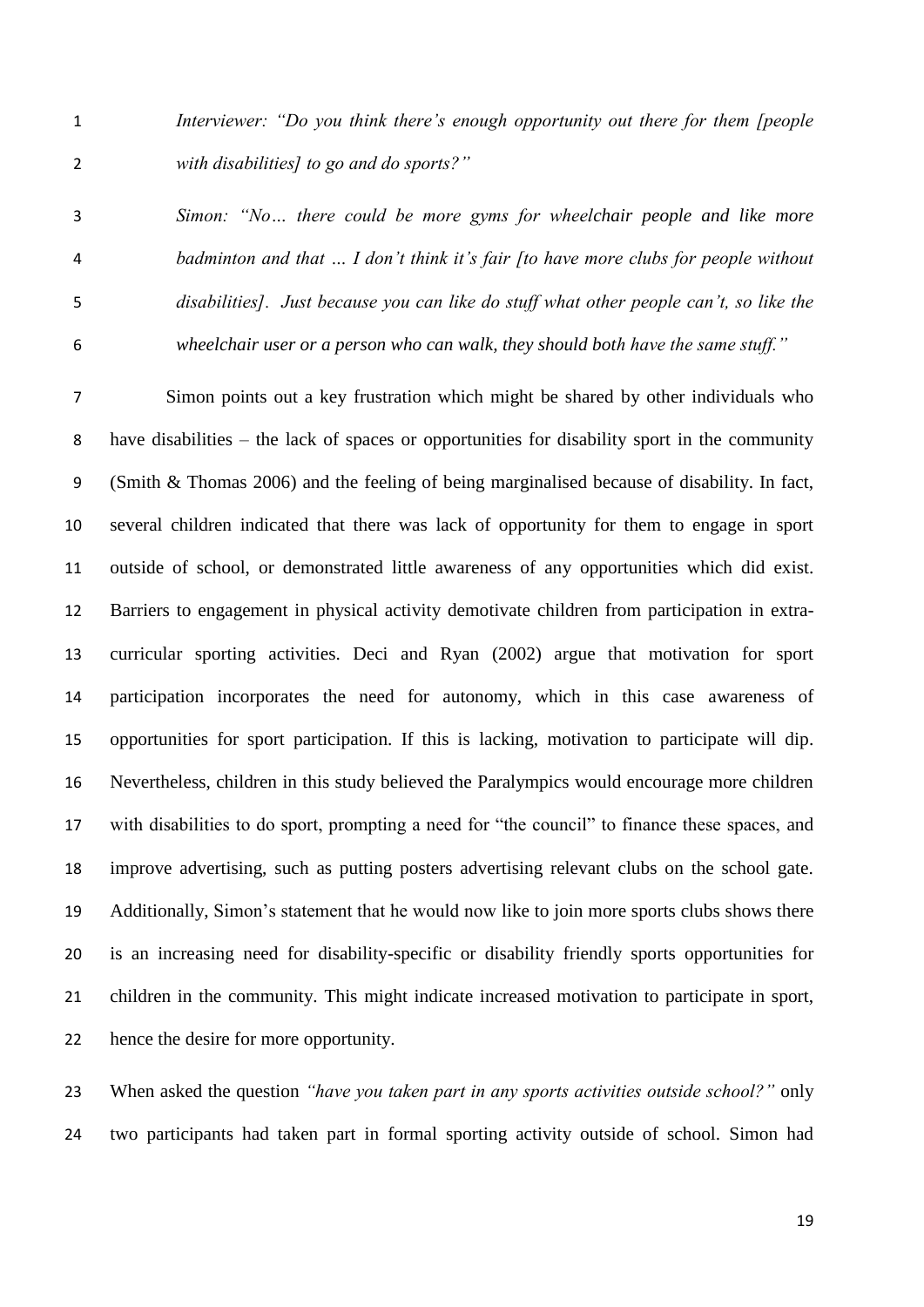previously been part of a badminton club, although left as there was only one other person with a disability at the club. He explains:

- *Simon: "Badminton was not very much people, that there was only me and another guy in a wheelchair." [Interviewer: So could you do it with other people who weren't in wheelchairs?] "Yeah, we did it once with someone who could walk but then they went out [left the club]. [Interviewer: Would you want to go back?] "No, not really."* Cassie on the other hand, who was the only participant not requiring a wheelchair, has been successful in athletics, taking part at a national level and placing  $8<sup>th</sup>$  in the country.
- *Cassie: "I came in 8th place in the country…Actually I found it actually fantastic! I've been told by my head teacher that I'll get involved in the assembly like from my tutor group and I got a medal and everything!"*

 Promoting sporting opportunities for individuals with disabilities in the wake of the Paralympic Games (and the 2014 Commonwealth Games) might prove beneficial to children. Further, ensuring children with disabilities can make the most of these opportunities may also improve participation and perceptions of sport outside of school. Simon's experience appears to be one of inclusion, where he was given opportunity to participate with children without disabilities; however for him this had not been successful. As a result he felt that there needed to be more opportunities for people with disabilities to become involved in sport. Cassie on the other hand had partaken in activities specific to her needs, so her experience was more positive, which indicates that when children's needs are met, their attitudes toward sport improve.

 This is further emphasised by the experiences of Georgina, who had been unable to take part in any physical activity due to her medical condition. When asked *"has your disability hindered participation for you?"* Georgina noted how she was greatly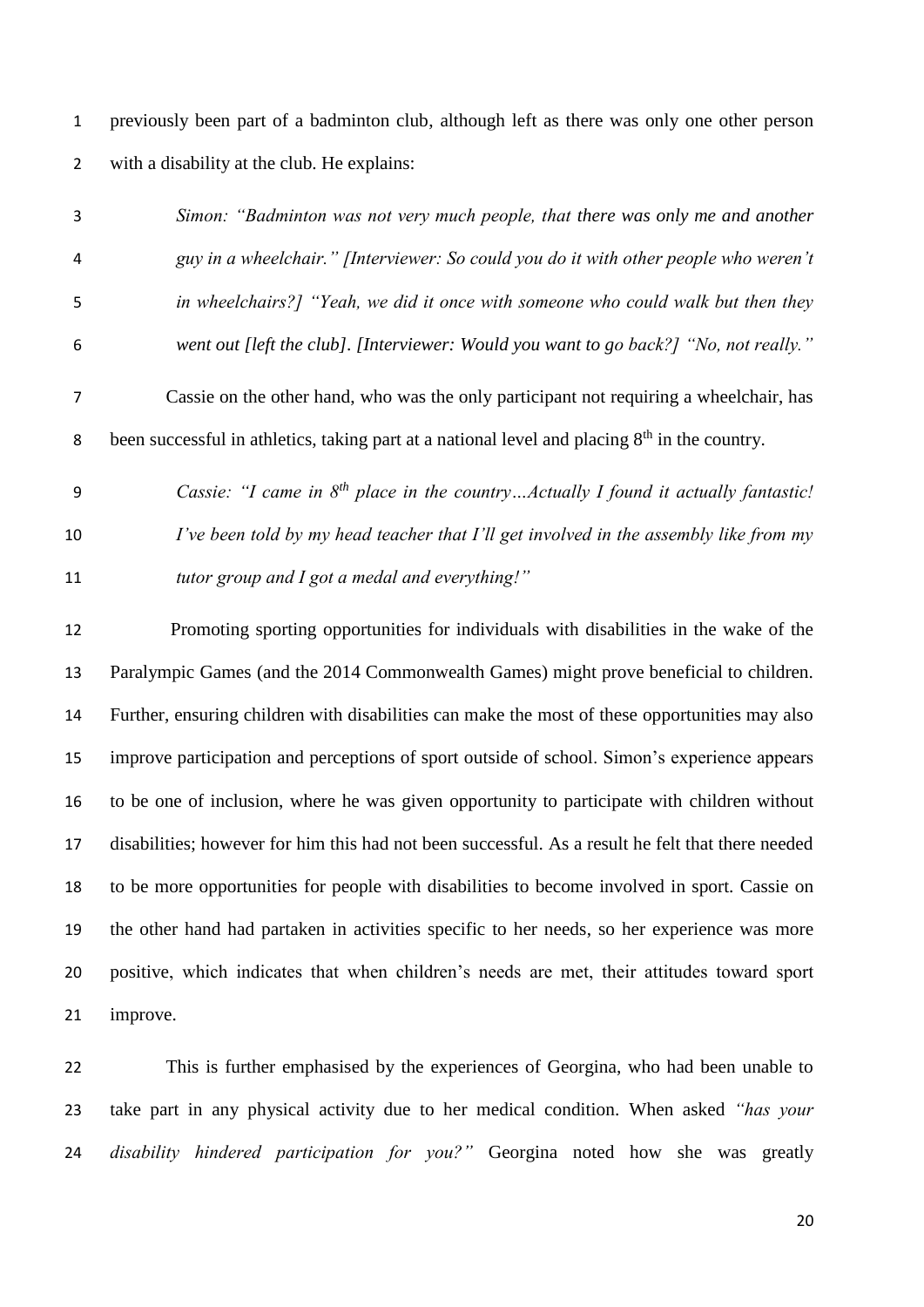disempowered by the inability to participate with her friends and make decisions about her own physical activity. This is demonstrated below:

| 3  | Georgina: "I don't join in any of the [PE] lessons because of my condition. [I'd like] |
|----|----------------------------------------------------------------------------------------|
| 4  | just being a part of it I feel left out. [Interviewer: Is not taking part something    |
| 5  | that's been decided for you or a choice you've made?] "It's been decided for me by     |
| 6  | my doctors. [I'd like to be involved] even if it's just on the side lines at least I'm |
| 7  | involved if not completely involved [but can't] not unless the doctors say otherwise"  |
| 8  |                                                                                        |
| 9  | [Interviewer: Do you think it's good to have sport for people who have disabilities?]  |
| 10 | "Yeah, just so they're not feeling left out and worthless. Just something that you can |
| 11 | do and they can set themselves goals and not feel down."                               |
| 12 | It is evident from this that Georgina feels disempowered with regard to taking part in |

 sport. The decisions made are not hers and she feels unable to change this without the go ahead from her doctors. However, she acknowledges that sport can be motivating, allowing individuals to set goals and achieve. This is something Georgina did not feel was within her reach yet. She believed that, the opportunity to at least attend lessons and be included, would have made her feel better. This consolidates the importance of sport and physical activity engagement for children and young people as a natural part of their development. Based on Georgina's experience, it is evident that sport has the potential to empower and cultivate self-determination which can have a significant impact on the life experiences of young people.

### **Discussion**

 This study supports previous limited research to date and highlights three key outcomes related to the Paralympic Games. Firstly, it shows Paralympians can be perceived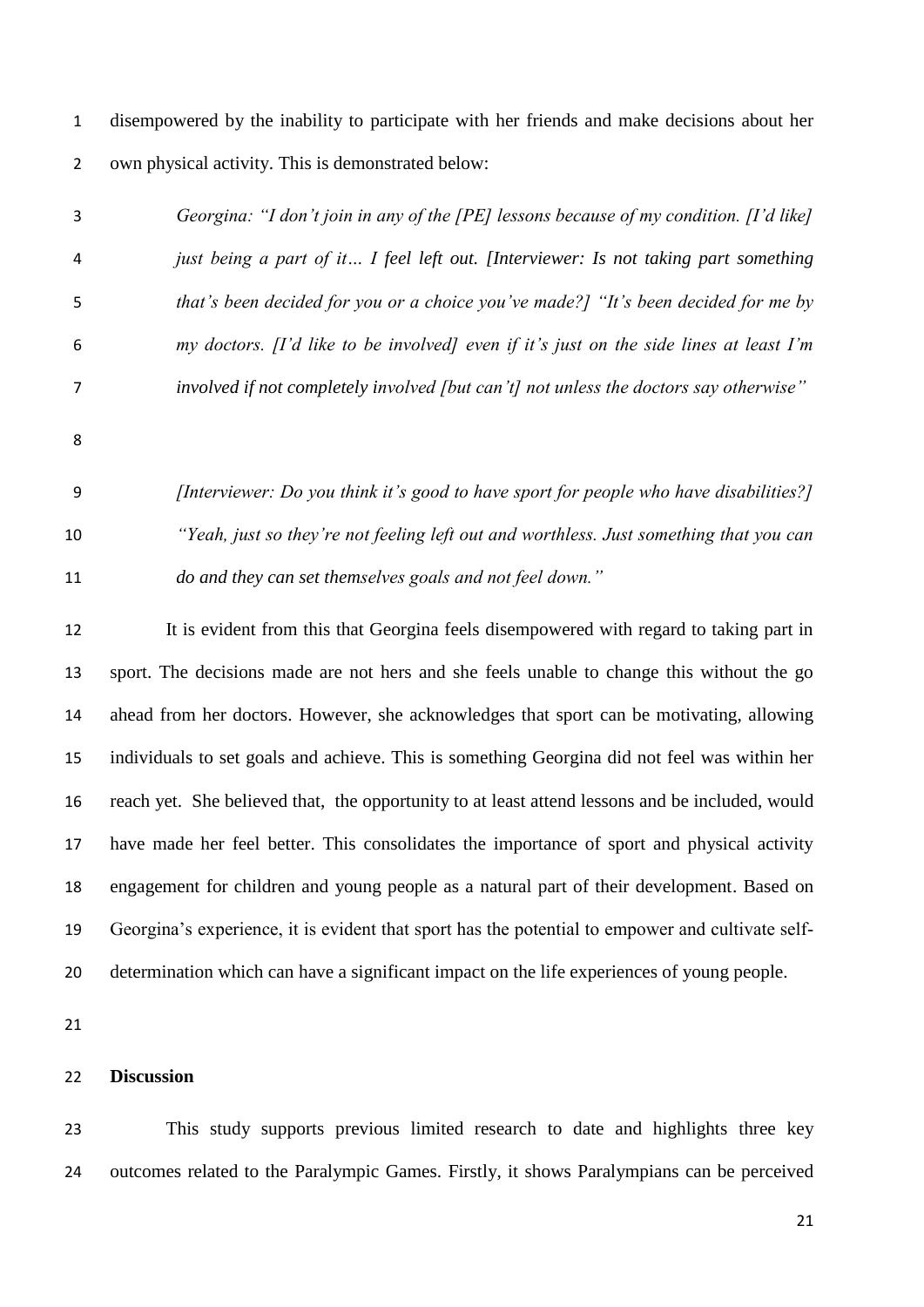as role models to children with disabilities and this supports wider psychological research on role models, and demonstrates children with disabilities are able to relate to the similarities between themselves and Paralympic athletes (Deci and Ryan, 2002; Vescio, Wilde, & Crosswhite, 2005). Indeed, children acknowledged the athletes sporting prowess, however, their positive perceptions of athletes went beyond this, allowing children to identify with another person who has a disability and has been successful. It appears this relatedness to the Paralympians' disabilities provides children with the opportunity to reflect on their own disabilities and to view these more positively.

 This view supports current literature relating to role models. Firstly, it supports the work of Lockwood and Kunda (1997) who posit a superstar will only become a source of inspiration to individuals if they are deemed to be relevant to them personally. In this study, Paralympians were relevant to children because they shared a core commonality – disability. Lockwood and Kunda (1997) also state that the superstar's demonstrated abilities should be attainable in some way to the individual in order to inspire them. For most children in this study, sporting success was not necessarily an attainable or desired aim for them, yet the success of the Paralympians was attainable to children as it showed them that they too could succeed in their individual goals, just as disability had not restricted the ability of the Paralympians to achieve their goals. Thus, the Paralympic Games become a tool for empowering children with disabilities.

 Research by Purdue and Howe (2012) support the view Paralympians can act as sporting role models, although they claim its effect does not extend as far as empowering individuals who are not Paralympians themselves. However, this research was carried out with adults who were identified as being Paralympic Stakeholders. As such, their findings may not be applicable to children with disabilities where the influence of a role model might have a more profound, empowering effect. Equally, the findings from this study challenge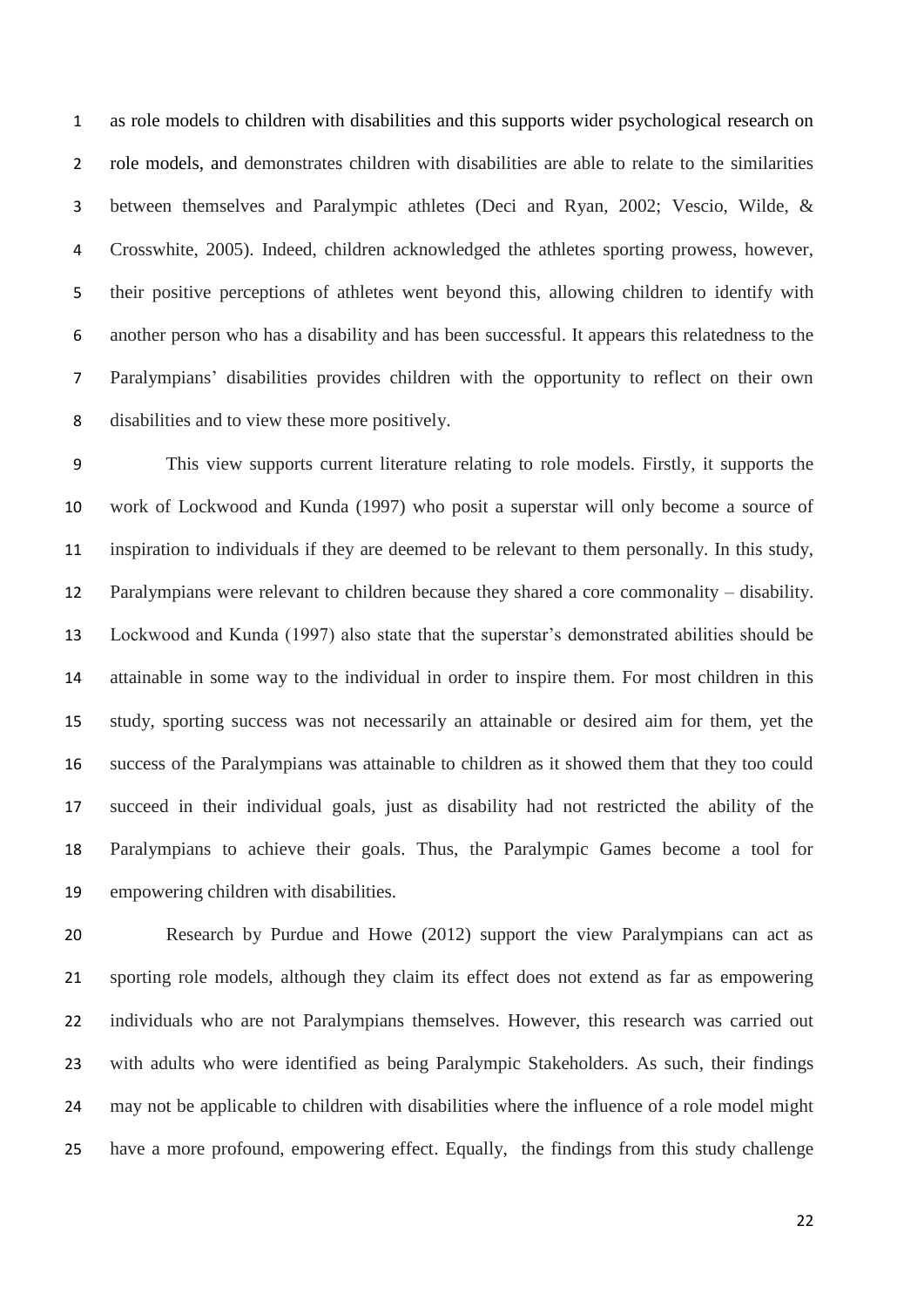studies by Goggin and Newell, (2000) Jobling (2012) and Misener, Darcy, Legg, and Gilbert (2013) which suggest the Paralympic Games reinforce disability stereotypes, representing Paralympic athletes as 'supercrips' (heroic athletes who overcome their disability).

 Whilst the children in this study did perceive the athletes as achieving in spite of their disability, this tended to be considered as a positive step forward in changing perceptions about disability, rather than reinforcing negative stereotypes. While few studies appear to exist in relation to the media coverage surrounding the 2012 Paralympic Games and its potential impact on public perception of disability, particularly that of children, given the increased airtime it received (particularly in the UK), it is possible the Games may have led to some change in public perception. It is also possible, given that previous research tends to focus on adult perceptions, that the results from this study challenge previous literature simply because children perceive the Games and their effect differently.

 In understanding the relationship between role models and motivation (Lockwood & Kunda, 1999), this research also showed the ability to relate to the Paralympic athletes led to positive changes in children's perception of themselves, thus enhancing confidence in their own abilities. This, again, was not limited to sport. Rather, it demonstrated the power of positive role models with disabilities in improving children's perceived self-efficacy and motivation to succeed. Indeed, participants' experiences of sport and physical activity prior to the Paralympic Games were varied. Lockwood, Sadler, Fryman and Tuck (2004) argue for example that a positive role model (an individual who has achieved a high level of success) can encourage others to pursue similar accomplishments.

 While this literature does not relate directly to the experiences of children with disabilities and the influence positive role models might have on their self-perceptions and behaviour, it does provide some insight into the possible impact Paralympic athletes might have on these children. It also highlights the need for positive media representations of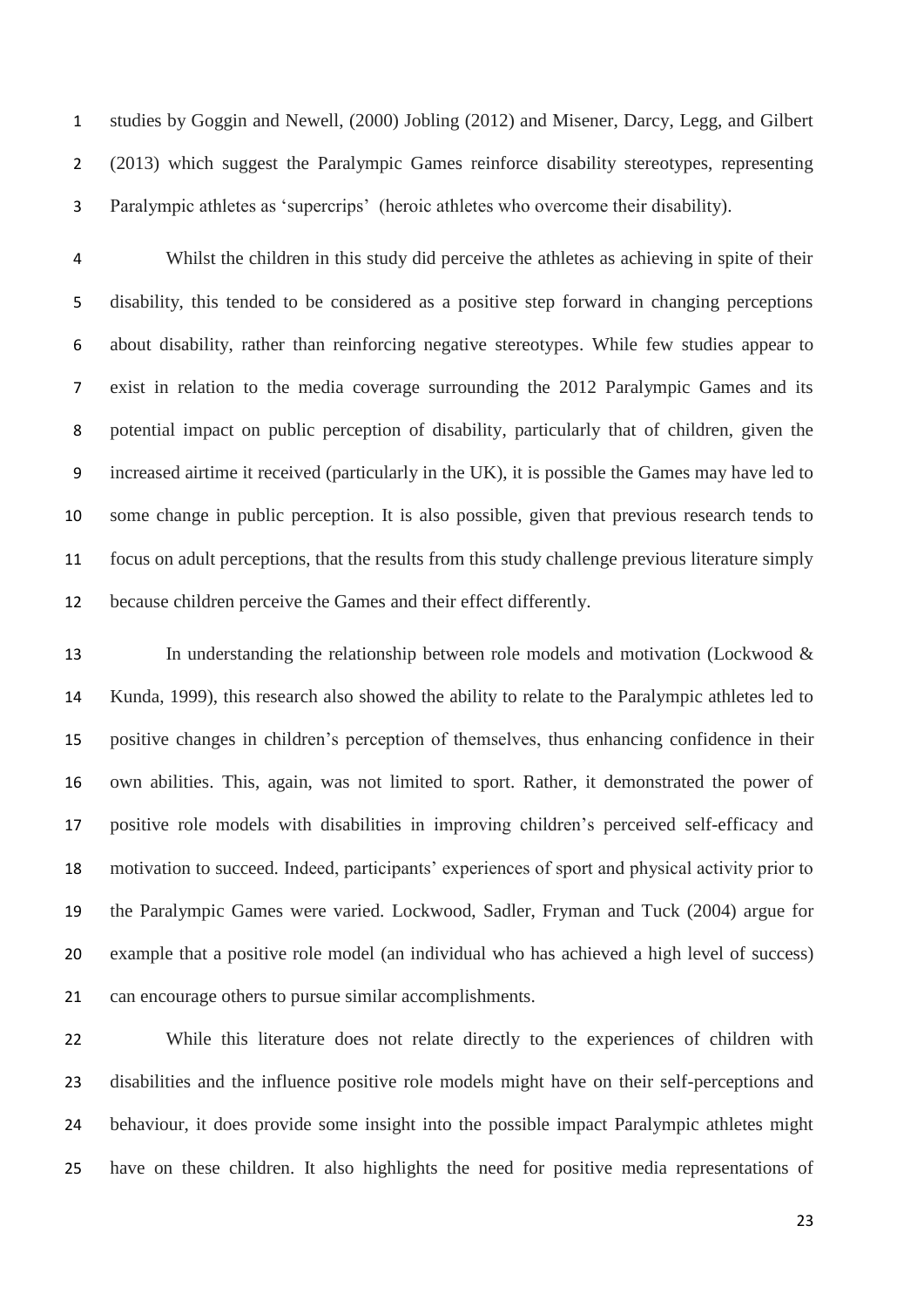individuals with disabilities, given the role the mass media has in assisting children's self-2 efficacy development (Cavill & Bauman, 2004). This would promote potential role models for children, enhancing the positive impact it has. In addition to this, understanding the impact of positive role models with disabilities on the perceptions and self-efficacy of children with disabilities should also be further investigated to better understand any potential benefits, or drawbacks for this under-researched population.

 Children in this study felt more confident conceptually about participating in sport (competence), and had a greater sense of belongingness within the sporting community (relatedness), the lack of opportunity to do sport (or the lack of knowledge about existing opportunities) (autonomy) diminished the child's motivation to do more sport. This goes in line with Deci and Ryan's (2002) self-determination theory – specifically that sport engagement is more complex than just being based on self-efficacy alone. The findings from this study highlight that in order to increase sport engagement, opportunity to engage in sport must be improved and better advertised to children with disabilities in order to capitalise on the positive outcomes of the Paralympic games and other sporting mega-events.

 Even though according to Wolff (2014) there is much less media representation and interest in the Paralympics, the research did find participants were positively engaged. The quotes reported in this study illustrate the inspiring and encouraging nature of the Paralympics for sport engagement amongst individuals, particularly children with disabilities. Literature by authors Fitzgerald (2005); Smith and Thomas (2006) and Thomas and Smith (2003) support this, noting a lack of opportunities for people with disabilities to engage in sport and physical activity.

 This could also link to Deci and Ryan's (2002) concept of autonomy, and might explain why children had not taken up more sport. While the Paralympic Games appear to have had a positive effect on children; where opportunity lacks, motivation to participate in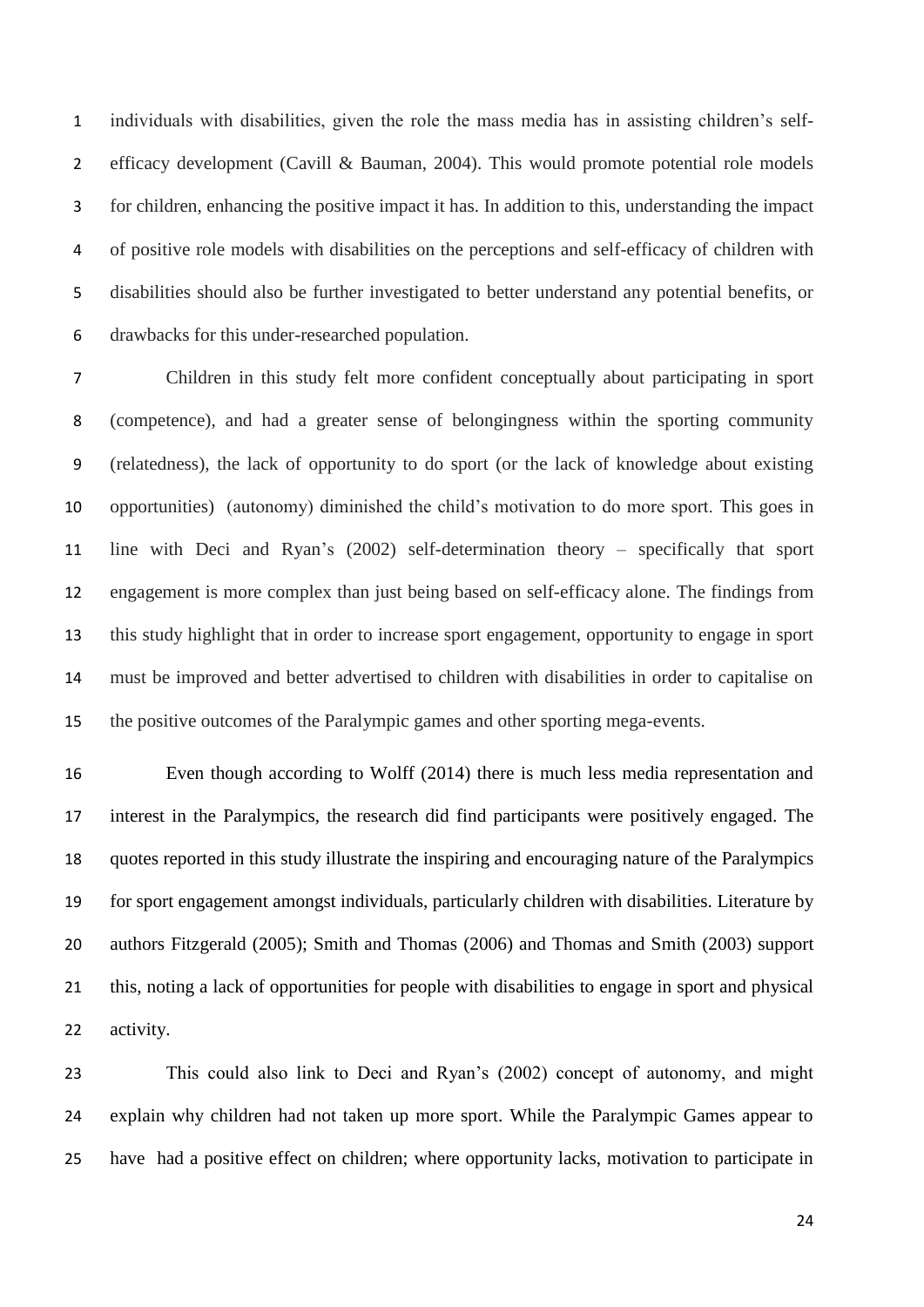sport decreases. Equally it highlights the importance of multi-agency collaboration for ensuring all children with disabilities are provided with safe and appropriate opportunities to be included in physical activity based upon their individual needs.

### **Limitations of the Study**

 It is acknowledged this study had a limited sample and as such any results should be interpreted with caution. Nevertheless, this study highlights the usefulness of qualitative methods for exploring the perceptions of children with disabilities about the Paralympic Games. For example, children with disabilities were able to articulate, through discussion, how the Paralympics had impacted on their views and opinions of sport and physical activity. It is clear that this methodological approach has real potential to explore children with disabilities lived experiences of sport. Encouragingly, it was found that children were keen to take part in the study once they had consented and held pertinent views that contributed to understanding the legacy of the Games for children with disabilities. This indicates that further research should be done in order to generate discussion relating to the legacy for children with disabilities, with the aim of promoting social change in opportunities for children with disabilities to engage in sport. The study did, however, raise important methodological issues, which could be addressed in future research. Future studies should aim to recruit wider samples of children with disabilities so that their perceptions can also be accounted for. In this study, while children with physical and / or sensory difficulties were invited to participate, only children with physical disabilities opted to take part. As such, no data relating to the perceptions of children with other disabilities in relation to the Paralympic Games currently exists. It is worth noting, though, that many of the children who participated had associated intellectual disabilities and so it is important that we understand the spectrum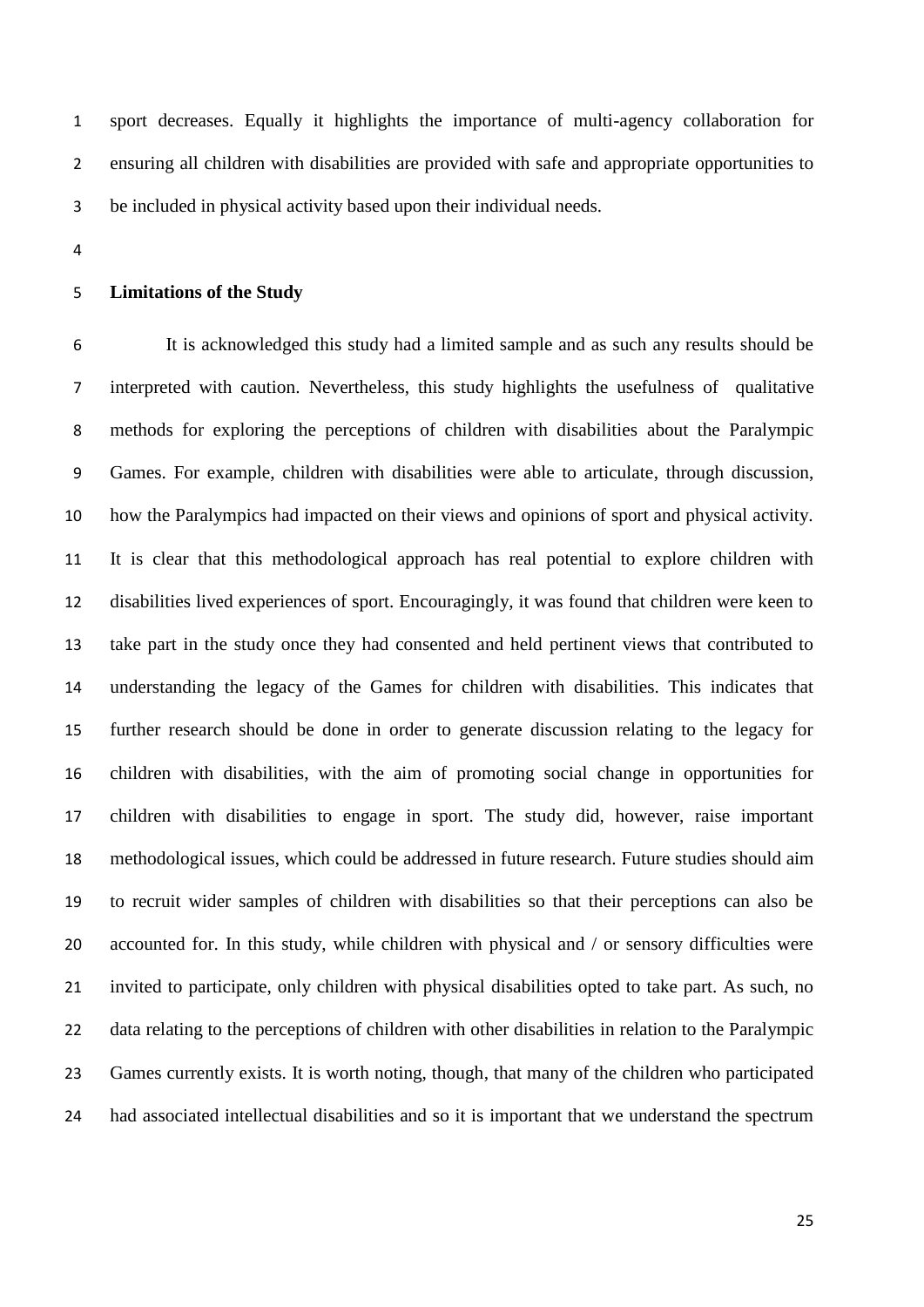of complex needs children with disabilities might have, and account for this when designing research so that the voices of these children are also heard.

 The inclusion of diverse groups of children with disabilities does bring with it methodological difficulties, as some children are more able than others to communicate effectively verbally. This was evident in this study, where some children were less able to answer the interview questions leading to limitations in the data for some children. Coates and Vickerman (2013) note how qualitative data collection can be adapted to meet individual communication needs, and so future research should consider flexible and participatory research designs to account for the differing needs and abilities of participants.

# **Conclusion**

 This study in many ways supports the concept that there may be a legacy from the 2012 Paralympic Games. Specifically, it shows the positive role Paralympic athletes might play in improving children with disabilities' perceptions of themselves. This all plays into self-determination theories (Deci & Ryan 2002) through which if the right intrinsic and extrinsic factors can be established there is potential to enhance people with disabilities' engagement. It also highlights the potential role the Paralympics might play in changing perceptions of disability in the general public. However, further research is needed to draw concrete conclusions in relation to these factors.

 Further studies should seek to generate discussion relating to the legacy for children with disabilities, with the aim of promoting social change in opportunities for children with disabilities to engage in sport. Alternative methods for generating data should be considered to ensure children's perceptions can be better understood, and researchers should consider the use of participatory methods (O'Kane, 2000). Studies such as that by Fitzgerald, Jobling and Kirk (2003) show participatory methods can be used effectively with children who have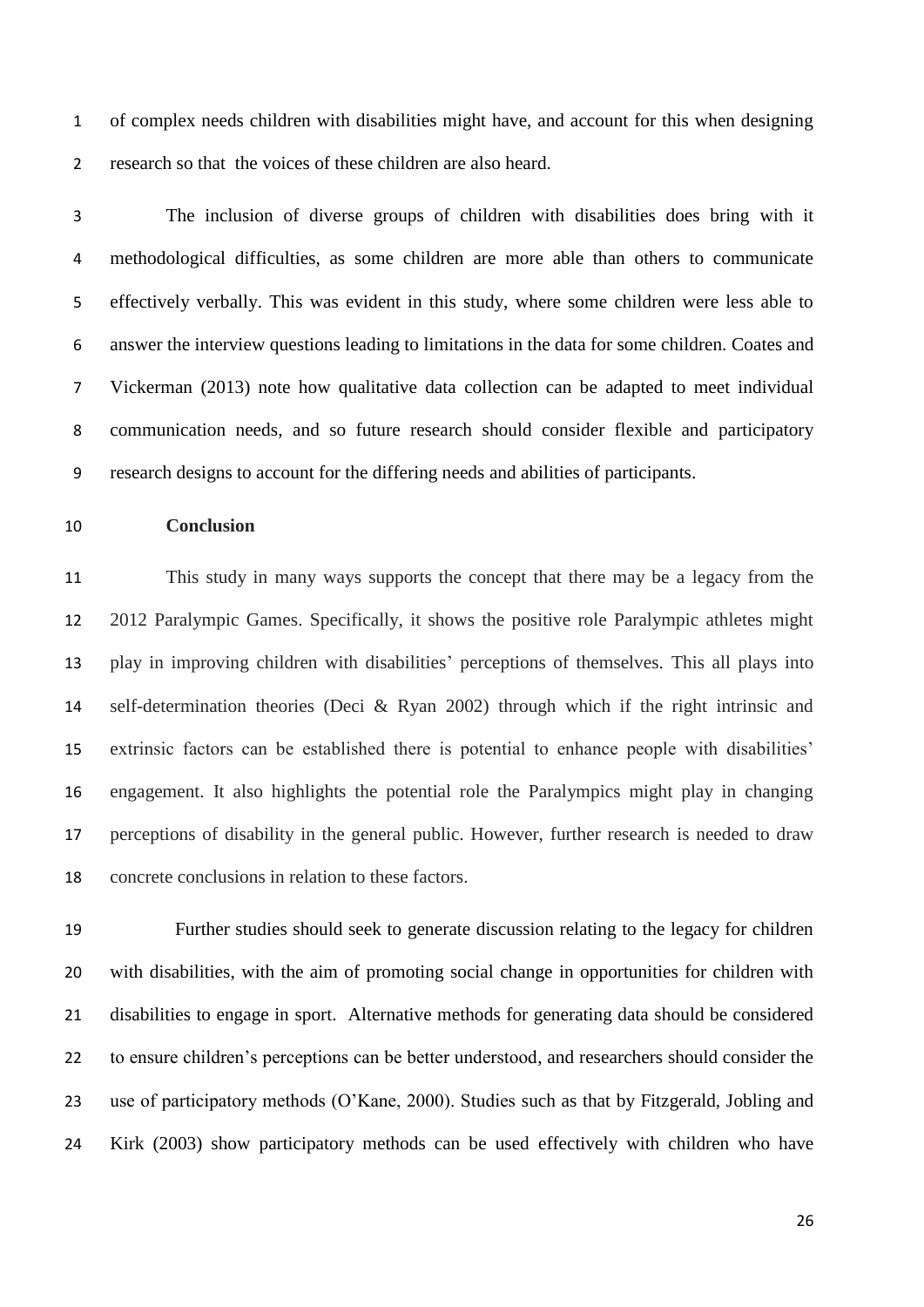disabilities and this can empower children to raise issues important to them. The work of 2 Melanie Nind (e.g. Nind & Vihna, 2013) is also a useful source of information for researchers looking to carry out inclusive research with children who have disabilities, and this too should be consulted by researchers aiming to carry out similar research.

 Understanding the Paralympic legacy for children with disabilities can be complex for children with disabilities. This research has started to uncover some of the complexities. Yet, while this research may open up more questions than it answers, it provides a starting point for generating discussion about how these mega-events might contribute to changing children with disabilities perceptions of sport and otherwise.

# **References**

- Anderson, K. J., & Cavallaro, D. (2002). Parents or pop culture? Children's heroes and role models. *Childhood Education*, 78(3), 161-168.
- Armour, K., & Dagkas, S. (2012). 'Olympism' and education: a critical review. *Educational Review*, 64(3), 261-264.
- Bandura, A. (2002). *Social foundations of thought and action*. In Marks, D. F. (Ed.). *The health psychology reader*. Englewood Cliffs: Sage
- Braun, V. & Clarke, C. (2006). Using thematic analysis in psychology. *Qualitative Research in Psychology*, 3, 77-101.
- Brittain, I. (2004a). Perceptions of disability and their impact upon involvement in sport for people with disabilities at all levels. *Journal of Sport & Social Issues*. 28(4), 429-452.
- 22 Brittain, I. (2004b). The role of schools in constructing self-perceptions of sport and physical education in relation to people with disabilities. *Sport, Education and Society.* 9(1), 75-94.
- Broderick, C. (2013). Children, sport and the Olympics: Observations from the Games of the XXX Olympiad in London. *Journal of Paediatrics and Child Health*. 49(9), 701-703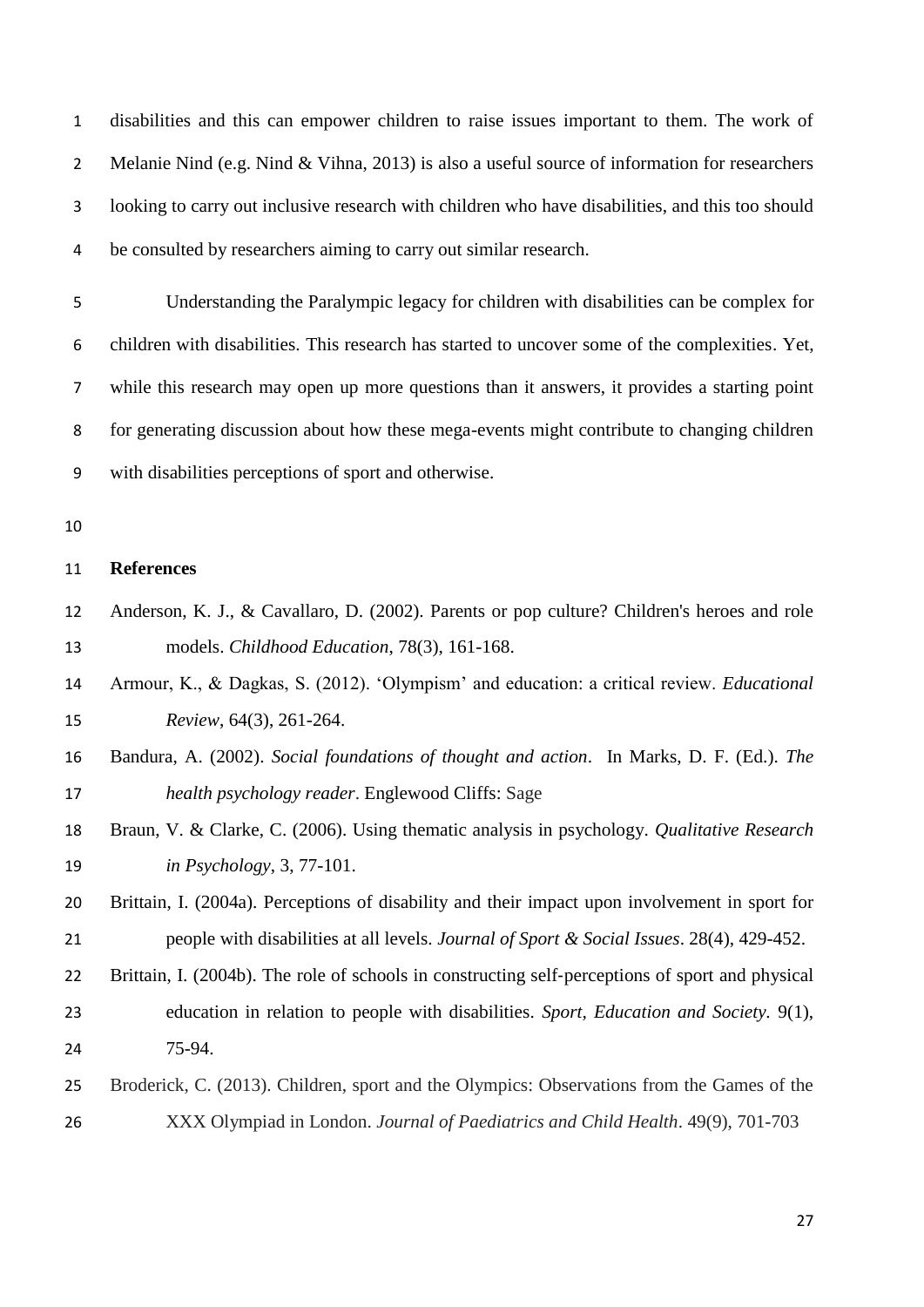| $\mathbf 1$    | Cavill, N. & Bauman, A. (2004). Changing the way people think about health-enhancing            |  |  |  |  |  |  |
|----------------|-------------------------------------------------------------------------------------------------|--|--|--|--|--|--|
| $\overline{2}$ | physical activity: do mass media campaigns have a role? Journal of Sports Sciences,             |  |  |  |  |  |  |
| 3              | $22(8), 771-790.$                                                                               |  |  |  |  |  |  |
| 4              | Chatziefstathiou, D. (2012). Olympic education and beyond: Olympism and value legacies          |  |  |  |  |  |  |
| 5              | from the Olympic and Paralympic Games. Educational Review, 64 (3), 385-400.                     |  |  |  |  |  |  |
| 6              | Centre for Sport, Physical Education and Activity Research (2012), Measuring an Olympic         |  |  |  |  |  |  |
| $\overline{7}$ | and Paralympic Effect on Sport Participation, Canterbury Christ Church University,              |  |  |  |  |  |  |
| 8              | Canterbury                                                                                      |  |  |  |  |  |  |
| 9              | Coates, J. (2011). Teaching inclusively: are secondary physical education teachers sufficiently |  |  |  |  |  |  |
| 10             | prepared to teach in inclusive environments? Physical Education and Sport Pedagogy.             |  |  |  |  |  |  |
| 11             | 17 (4), 349-365                                                                                 |  |  |  |  |  |  |
| 12             | Coates, J. & Vickerman, P. (2013) A review of methodological strategies for consulting          |  |  |  |  |  |  |
| 13             | children with special educational needs in physical education, <i>European Journal of</i>       |  |  |  |  |  |  |
| 14             | Special Needs Education, available online, DOI:10.1080/08856257.2013.797705                     |  |  |  |  |  |  |
| 15             | Cresswell, J. (2007). Qualitative Inquiry and Research Design, Choosing Among five              |  |  |  |  |  |  |
| 16             | <i>Traditions</i> , (2 <sup>nd</sup> Eds), Sage, California                                     |  |  |  |  |  |  |
| 17             | Deci, E. L., & Ryan, R. M. (Eds.). (2002). Handbook of Self-Determination Research. NY:         |  |  |  |  |  |  |
| 18             | <b>University Rochester Press</b>                                                               |  |  |  |  |  |  |
| 19             | Dickson, T. J., Benson, A. M., & Blackman, D. A. (2011). Developing a framework for             |  |  |  |  |  |  |
| 20             | evaluating Olympic and Paralympic legacies. Journal of Sport & Tourism, 16(4), 285-             |  |  |  |  |  |  |
| 21             | 302.                                                                                            |  |  |  |  |  |  |
| 22             | DiLorenzo, T. M., Stucky-Ropp, R. C., Vander Wal, J. S., & Gotham, H. J. (1998).                |  |  |  |  |  |  |
| 23             | Determinants of exercise among children. II. A longitudinal analysis. <i>Preventive</i>         |  |  |  |  |  |  |
| 24             | Medicine, 27(3), 470-477.                                                                       |  |  |  |  |  |  |
| 25             | Feltz, D. (1992). Understanding motivation in sport: a self-efficacy perspective. In Roberts,   |  |  |  |  |  |  |
| 26             | G. C. (1992). Motivation in Sport and Exercise. IL: Human Kinetics Books                        |  |  |  |  |  |  |
| 27             | Ferrara, K., Burns, J. and Mills, H. (2015) Public attitudes toward people with intellectual    |  |  |  |  |  |  |
| 28             | disabilities after viewing Olympic or Paralympic performance. Adapted Physical                  |  |  |  |  |  |  |
| 29             | Activity Quarterly, 32 (1). pp. 19-33                                                           |  |  |  |  |  |  |
|                |                                                                                                 |  |  |  |  |  |  |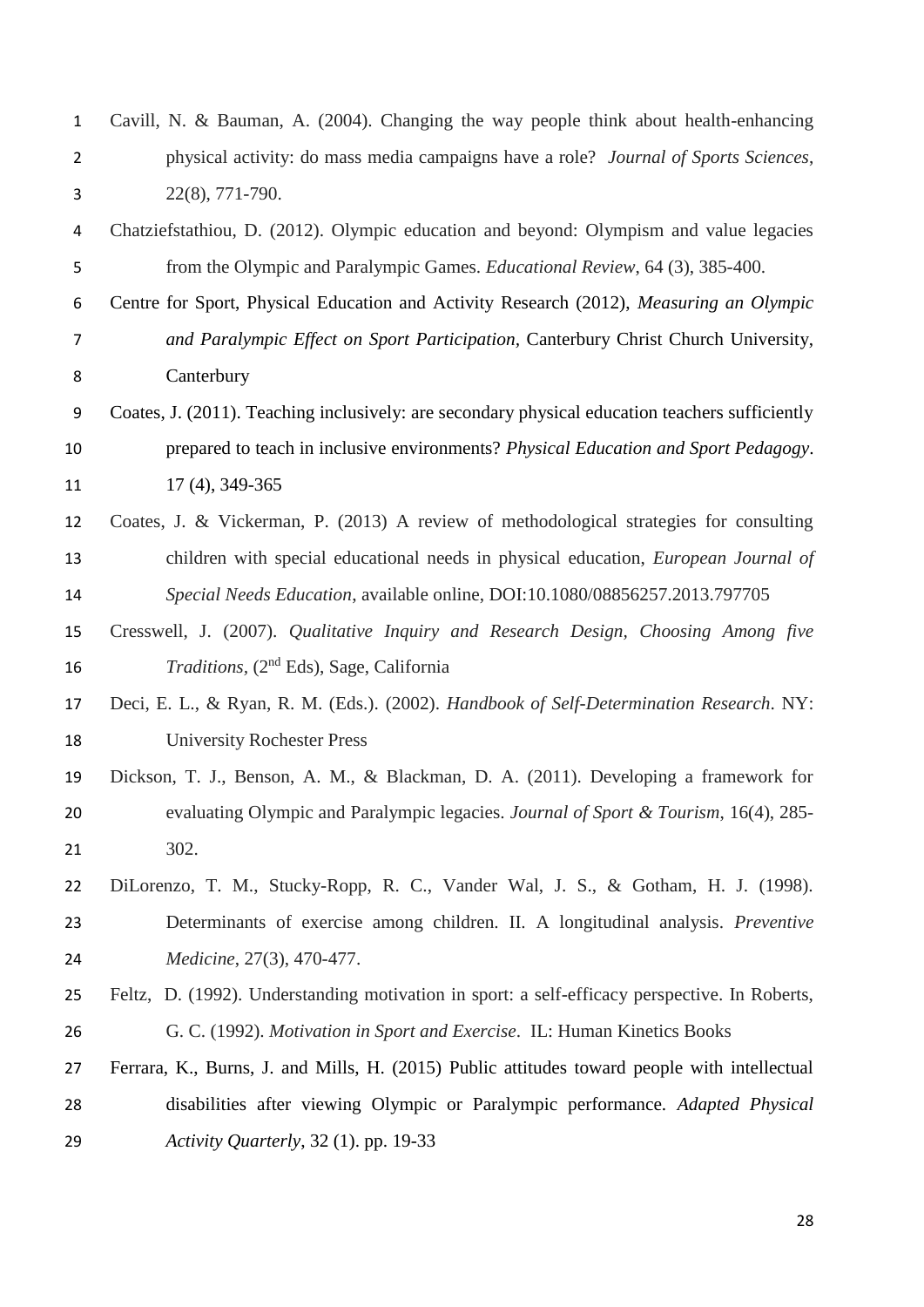- Fitch, K. (2012). Proscribed drugs at the Olympic Games: permitted use and misuse (doping) by athletes. *Clinical Medicine*, 12(3), 257-260.
- Fitzgerald, H. (2005). Still Feeling Like a Spare Piece of Luggage? Embodied Experiences of (Dis)Ability in Physical Education and School Sport. *Physical Education and Sport Pedagogy*, 10(1), 41 – 59.
- Fitzgerald, H. (2012) 'The Paralympics and knowing disability', International Journal of Disability, Development and Education 59 (3): 243-255.
- Fitzgerald, H., Jobling, A. & Kirk, D. (2003). Listening to the 'voices' of students with severe learning difficulties through a task-based approach to research and learning in physical education. *Support for Learning*. 18, 123–129.
- Goggin, G. & Newell, C. (2000). Crippling Paralympics? Media, Disability and Olympism . *Media International Australia, Incorporating Culture & Policy*. 97, 71-83.
- Gold, J. R., & Gold, M. M. (2007). Access for all: the rise of the Paralympic Games. *The Journal of the Royal Society for the Promotion of Health*, 127(3), 133-141.
- Goodwin, D. & Watkinson, J. (2000). Inclusive Physical Education from the Perspectives of Students with Physical Disabilities. *Adapted Physical Activity Quarterly*, 17, 144-160.
- Greig, D. A., August, O., & Race, W. (2006). Establishing a new reality for Paralympic sport: An examination of the Torontolympiad and its legacy on the Canadian disabled sport system and the Paralympic Movement. *Proceedings of the North American Society for Sport History*, 33-34.
- Hardin, B. Hardin, M., Lynn, S., & Walsdorf, K. (2001). Missing in action? Images of disability in Sports Illustrated for Kids. *Disability Studies Quarterly*, 21(2).
- Hollings, S. C., Hopkins, W. G., & Hume, P. A. (2012). Environmental and venue-related factors affecting the performance of elite male track athletes. *European Journal of Sport Science*, 12(3), 201-206.
- Jobling, A. (2012). The Paralympic Games. *International Journal of Disability, Development and Education*, *59*(3), 225-229.
- Kama, A. (2004), Supercrip Versus Pitiful Handicapped: Reception of Disabling Images by Disabled Audience Members, *Communications*, 29(4), 447-466.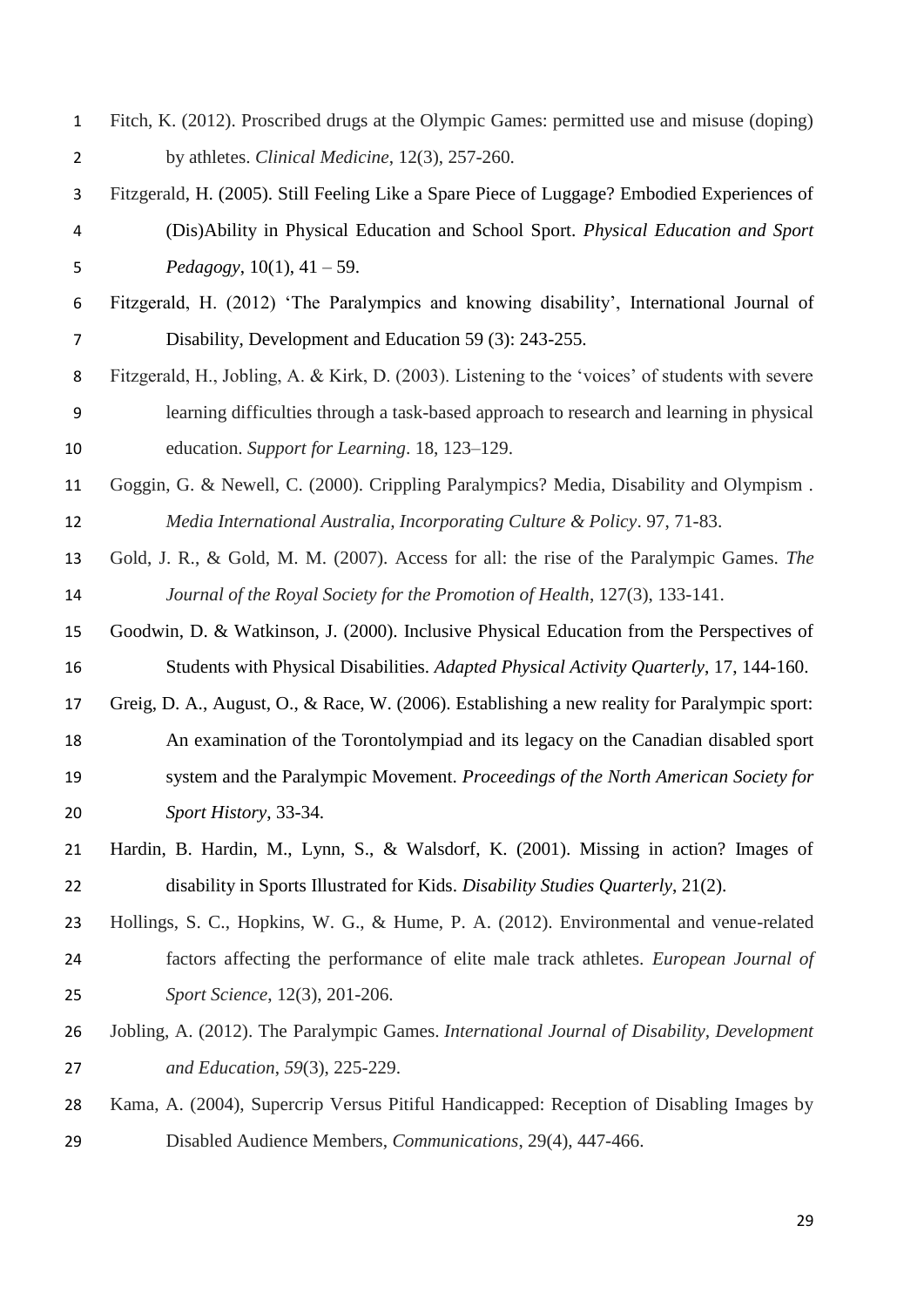| $\mathbf{1}$   | Lenskyj, H. J. (2012). Olympic education and Olympism: still colonizing children's                  |  |  |  |  |  |
|----------------|-----------------------------------------------------------------------------------------------------|--|--|--|--|--|
| $\overline{2}$ | minds. Educational Review, 64(3), 265-274.                                                          |  |  |  |  |  |
| 3              | Lockwood, P. & Kunda, Z. (1997). Superstars and me: Predicting the impact of role models            |  |  |  |  |  |
| 4              | on the self. Journal of personality and social psychology, 73(1), 91.                               |  |  |  |  |  |
| 5              | Lockwood, P., & Kunda, Z. (1999). Increasing the salience of one's best selves can undermine        |  |  |  |  |  |
| 6              | inspiration by outstanding role models. Journal of personality and social psychology,               |  |  |  |  |  |
| $\overline{7}$ | 76(2), 214.                                                                                         |  |  |  |  |  |
| 8              | Lockwood, P., Sadler, P., Fyman, K., & Tuck, S. (2004). To do or not to do: Using positive          |  |  |  |  |  |
| 9              | and negative role models to harness motivation. <i>Social Cognition</i> . 22(4), 422-450.           |  |  |  |  |  |
| 10             | Lyons, E. and Coyle, A. (2007). Analysing Qualitative Data in Psychology. London: Sage              |  |  |  |  |  |
| 11             | Kippelen, P., Fitch, K. D., Anderson, S. D., Bougault, V., Boulet, L. P., Rundell, K. W.,  &        |  |  |  |  |  |
| 12             | McKenzie, D. C. (2012). Respiratory health of elite athletes–preventing airway injury:              |  |  |  |  |  |
| 13             | a critical review. British journal of sports medicine, 46(7), 471-476.                              |  |  |  |  |  |
| 14             | Misener, L., Darcy, S., Legg, D. & Gilbert, K. (2013). Beyond Olympic Legacy:                       |  |  |  |  |  |
| 15             | Understanding Paralympic Legacy through a Thematic Analysis. Journal of Sport                       |  |  |  |  |  |
| 16             | Management, 27, 329-341.                                                                            |  |  |  |  |  |
| 17             | Nind, M., Flewitt, R., & Pavler, J. (2010), The Social Experience of Early Childhood for            |  |  |  |  |  |
| 18             | Children with Learning Disabilities: Inclusion, Competence and Agency, British                      |  |  |  |  |  |
| 19             | Journal of Sociology of Education, 36(6), 653-670                                                   |  |  |  |  |  |
| 20             | Nind, M. & Vinha, H. (2013). Doing research inclusively: bridges to multiple possibilities in       |  |  |  |  |  |
| 21             | inclusive<br>research.<br><b>British</b><br>Journal<br>Learning<br>of<br>Disabilities,<br>$i1-i8$ , |  |  |  |  |  |
| 22             | doi:10.1111/bld.12013.                                                                              |  |  |  |  |  |
| 23             | O'Kane, C. (2000). The development of participatory techniques: Facilitating children's             |  |  |  |  |  |
| 24             | views about decisions which affect them. In Christensen P. & James A. Research with                 |  |  |  |  |  |
| 25             | Children: Perspectives and Practices. London: Falmer Press.                                         |  |  |  |  |  |
| 26             | Panagiotou, A. K., Evaggelinou, C., Doulkeridou, A., Mouratidou, K., & Koidou, E. (2011).           |  |  |  |  |  |
| 27             | Attitudes of 5th and 6th grade Greek students toward the inclusion of children with                 |  |  |  |  |  |
| 28             | disabilities in physical education classes after a Paralympic education program.                    |  |  |  |  |  |
| 29             | European Journal of Adapted Physical Activity, 1(2).                                                |  |  |  |  |  |
| 30             | Pappous, A.; Marcellini, A., and de Léséleuc, E. (2011). Contested Issues in Research on the        |  |  |  |  |  |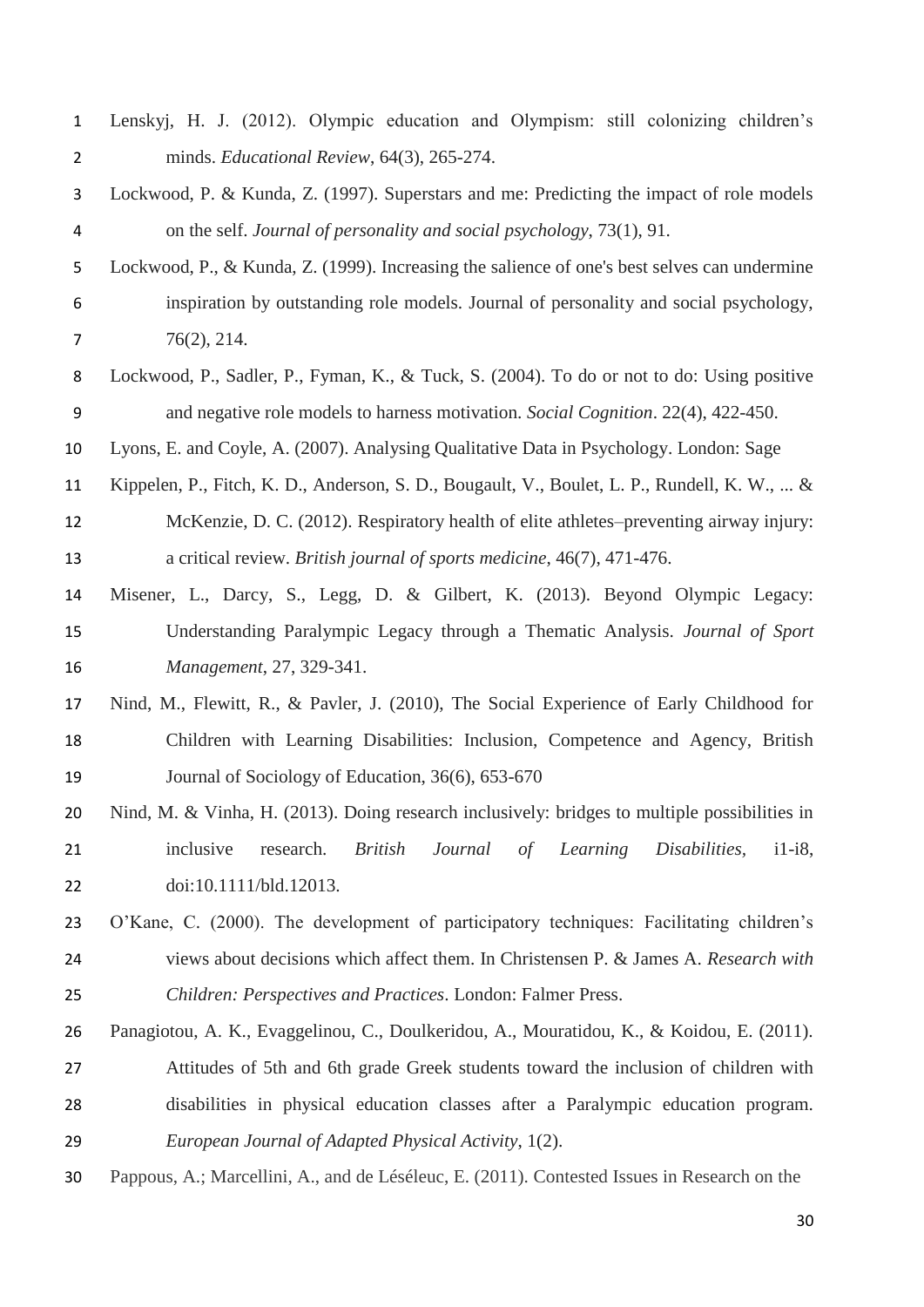- Media Coverage of Female Paralympic Athletes. *Sport in Society: Cultures,*
- *Commerce, Media, Politics,* 14 (9), 1182-1191.
- Purdue, D. & Howe, P.D. (2012). Empower, inspire, achieve: (dis)empowerment and the Paralympic Games, *Disability & Society*, 27:7, 903-916.
- Shakespeare, T. (1999) Art and lies? Representations of disability on film. In: Corker, M. and French, S. (eds.) *Disability Discourse*. Buckingham: Open University Press. 164-172
- Shibli, S., Gratton, C., & Bingham, J. (2012). A forecast of the performance of Great Britain and Northern Ireland in the London 2012 Olympic Games. *Managing Leisure*, 17(2- 3), 274-290.
- Smith, A. & Thomas, N. (2006). Including pupils with special educational needs and disabilities in national curriculum physical education: A brief review. *European Journal of Special Needs Education*. 21: 69–83.
- Sport & Recreation Alliance. (2012). Olympic and Paralympic Legacy Survey. London: Sport and Recreation Alliance.
- Sport England. (2001). *Disability Survey 2000. Young People with a Disability and Sport*. Headline Findings, London: Sport England.
- Sport England. (2015). *Once a week participation in sport*, available from [https://www.sportengland.org/media/913623/aps9q2headlines.pdf,](https://www.sportengland.org/media/913623/aps9q2headlines.pdf) last accessed 15/09/2015
- Titchkosky, T. (2007). *[Reading and Writing Disability Differently: The Textured Life of](http://find.lib.uts.edu.au/search;jsessionid=A431C3019E910F72EF1F567E673D7DFB?R=OPAC_b2260102)  [Embodiment,](http://find.lib.uts.edu.au/search;jsessionid=A431C3019E910F72EF1F567E673D7DFB?R=OPAC_b2260102)* London: University of Toronto.

Thomas, N., & Smith, A. (2003). Preoccupied With Able-Bodiedness? An Analysis of the

- British Media Coverage of the 2000 Paralympics Games. *Adapted Physical Activity Quarterly*, 20(2), 166.
- UK Government & Mayor of London. (2013). *Inspired by 2012: The legacy from the London 2012 Olympic and Paralympic Games*. London: Cabinet Office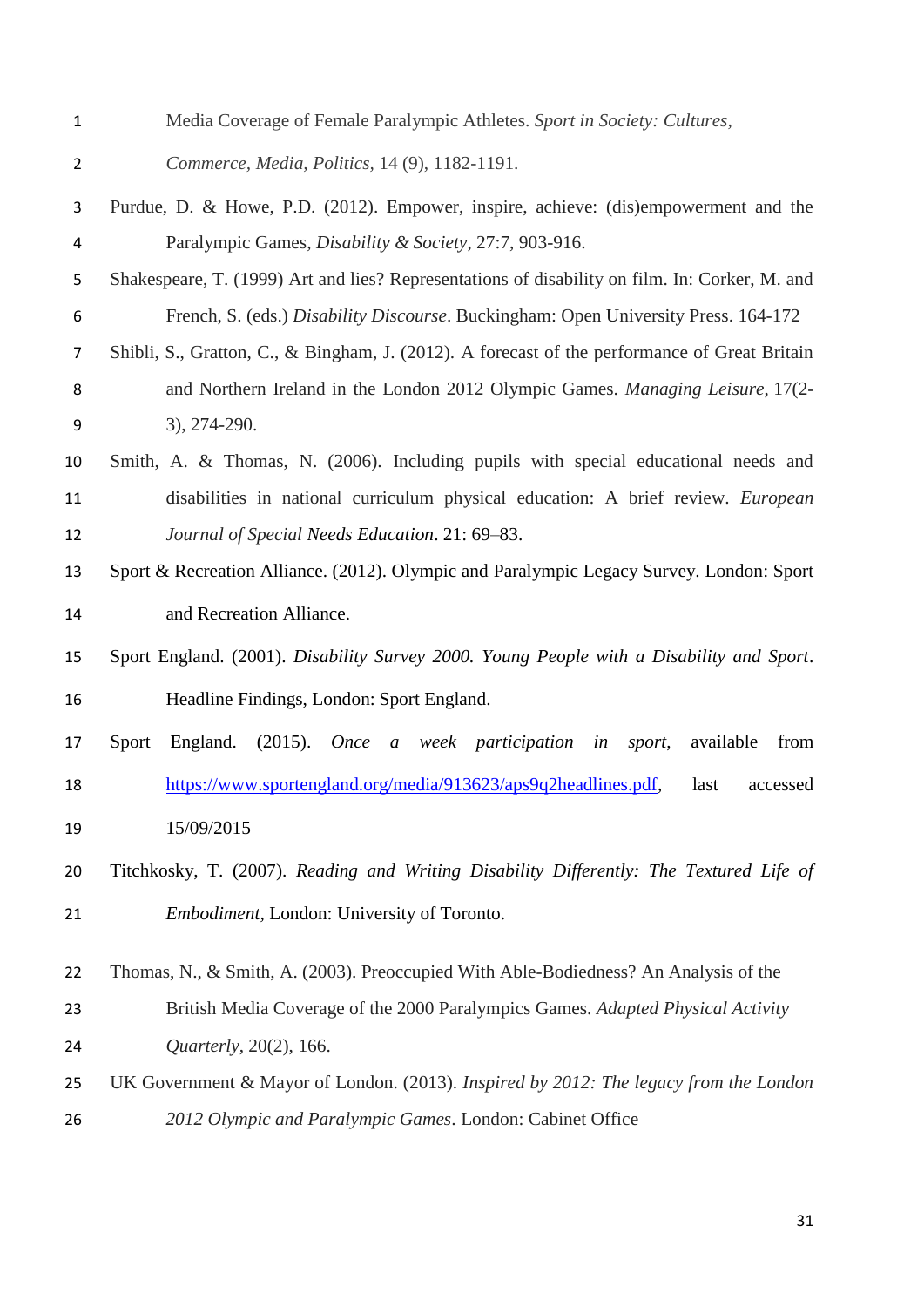| Vescio, J., Wilde, K., & Crosswhite, J. J. (2005). Profiling sport role models to enhance     |  |  |  |  |  |  |
|-----------------------------------------------------------------------------------------------|--|--|--|--|--|--|
| initiatives for adolescent girls in physical education and sport. <i>European Physical</i>    |  |  |  |  |  |  |
| <i>Education Review</i> , 11(2), 153-170.                                                     |  |  |  |  |  |  |
| Weed, M., Coren, E., Fiore, J., Wellard, I., Mansfield, L., Chatziefstathiou, D., & Dowse, S. |  |  |  |  |  |  |
| (2012). Developing a physical activity legacy from the London 2012 Olympic and                |  |  |  |  |  |  |
| Paralympic Games: a policy-led systematic review. Perspectives in public health,              |  |  |  |  |  |  |
| $132(2)$ , 75-80.                                                                             |  |  |  |  |  |  |
| Wolff, E. 2014, Disabled Athlete, Advocate Eli Wolff on the Overlooked Dynamism &             |  |  |  |  |  |  |
| of the Paralympic Games, Democracy Now,<br>Diversity<br>accessed<br>at:                       |  |  |  |  |  |  |
| http://www.democracynow.org/2012/9/10/disabled athlete advocate eli wolff on                  |  |  |  |  |  |  |
|                                                                                               |  |  |  |  |  |  |
|                                                                                               |  |  |  |  |  |  |
|                                                                                               |  |  |  |  |  |  |
|                                                                                               |  |  |  |  |  |  |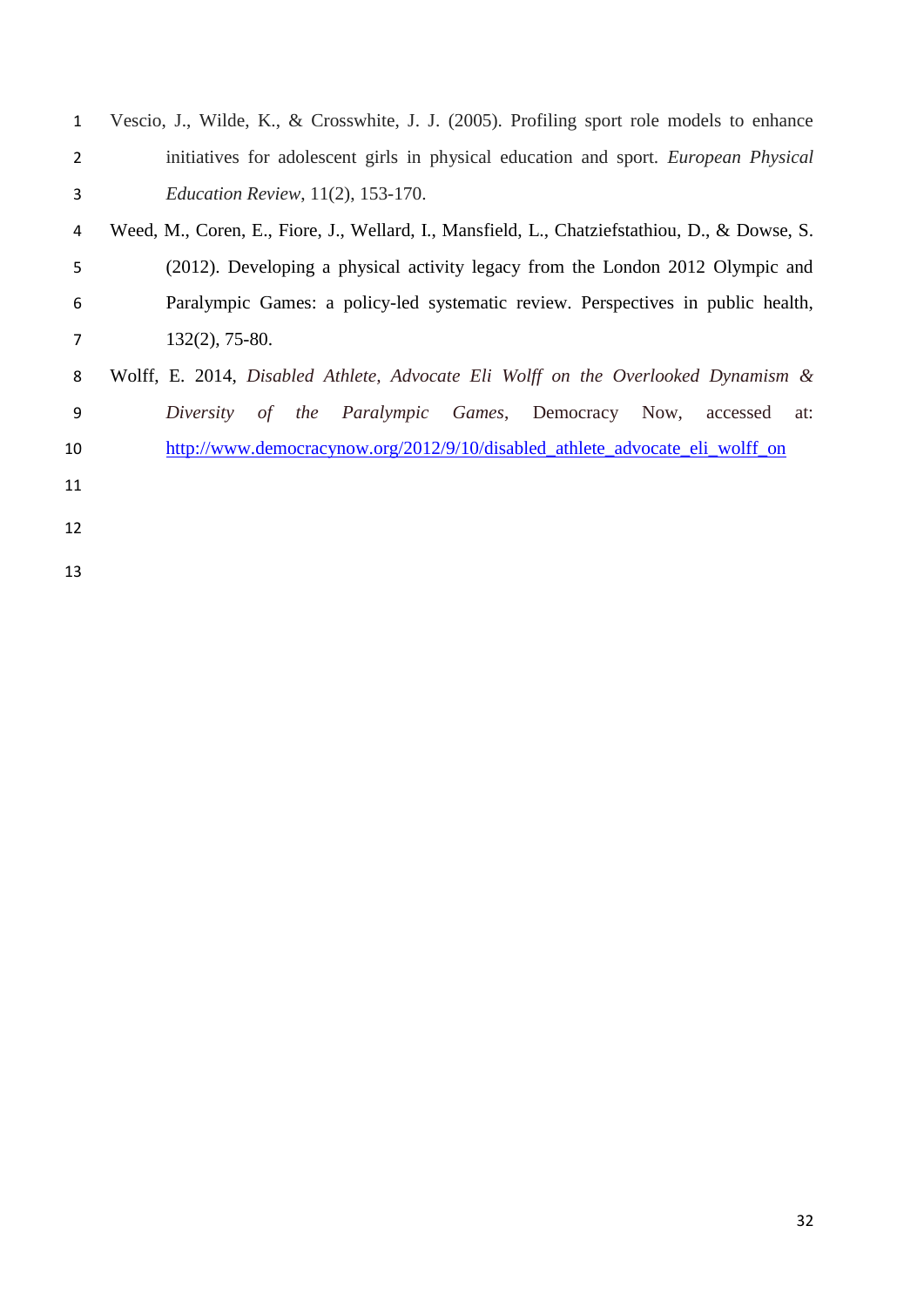### 1 **Table 1: Interview schedule**

### **Interview Schedule – Paralympic Legacy**

- 1. I want to talk to you about the Paralympic Games. Can you tell me what you know about the Paralympic Games?
	- Prompts Who takes part? What sports do they play in the Paralympic Games? When is the Paralympic Games? Where do you find out information about the Paralympic Games? What do you know about the Olympic Games?
	- All children reminded: "The Paralympic Games are the same as the Olympic Games but they are for athletes who have some trouble with moving, like being in a wheel chair or not having full use of their arms; trouble seeing properly or hearing; or who have other difficulties which mean they cannot compete in the Olympics." Video of Paralympic sports shown.
- 2. What do you think about the Paralympic Games?
	- Prompts What do you feel about the athletes in the videos? How does watching the athletes make you feel? What do think about the Paralympic Games compared with the Olympic Games?
- 3. What do you think about sport?
	- Prompts Do you take part in sport (in or out of school)? What sports do you take part in? What do you think about those sports?
- 4. What do you think about sport for people who have disabilities?
- 5. Do you think there is enough opportunity for people who have disabilities to take part in sport? Why?
- 6. Thinking about the Paralympic Games, do you think they encourage children with disabilities to take part in sport? Why?
- 7. Has the Paralympic Games changes how you think about the sport you take part in / encouraged you to do more sport? Why?